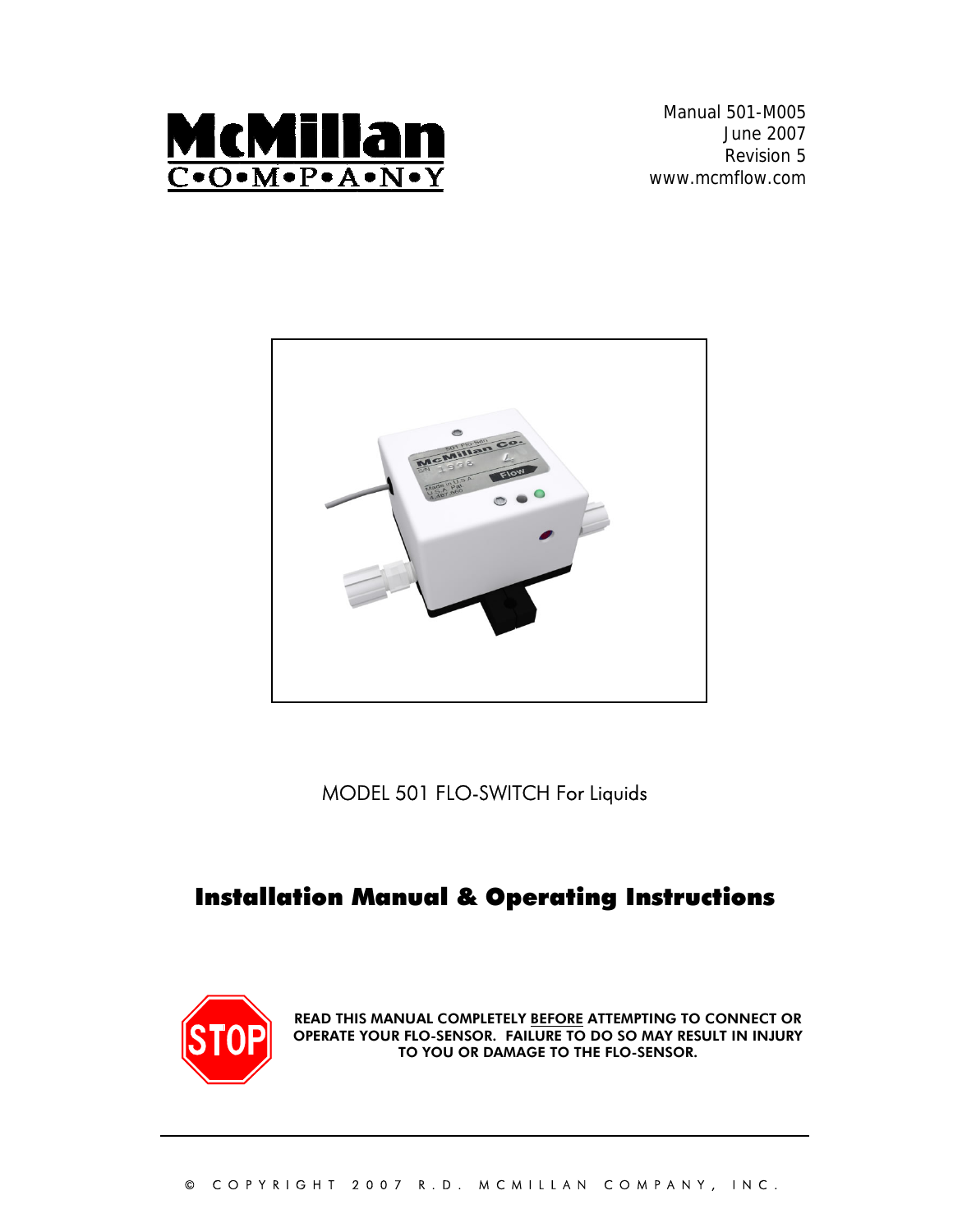| A. |                                                                 |
|----|-----------------------------------------------------------------|
|    |                                                                 |
|    |                                                                 |
|    |                                                                 |
| В. |                                                                 |
|    |                                                                 |
|    |                                                                 |
|    |                                                                 |
|    |                                                                 |
|    | a) Overview                                                     |
|    |                                                                 |
|    |                                                                 |
| C. |                                                                 |
|    |                                                                 |
|    |                                                                 |
|    |                                                                 |
|    |                                                                 |
|    |                                                                 |
|    | 6. Operating at Flow Rates Outside the Calibrated Flow Range 15 |
|    |                                                                 |
|    |                                                                 |
|    |                                                                 |
| D. |                                                                 |
|    |                                                                 |
|    |                                                                 |
|    |                                                                 |
| E. |                                                                 |
| F. |                                                                 |
| G. |                                                                 |
|    |                                                                 |
| Η. |                                                                 |
| I. |                                                                 |
| J. |                                                                 |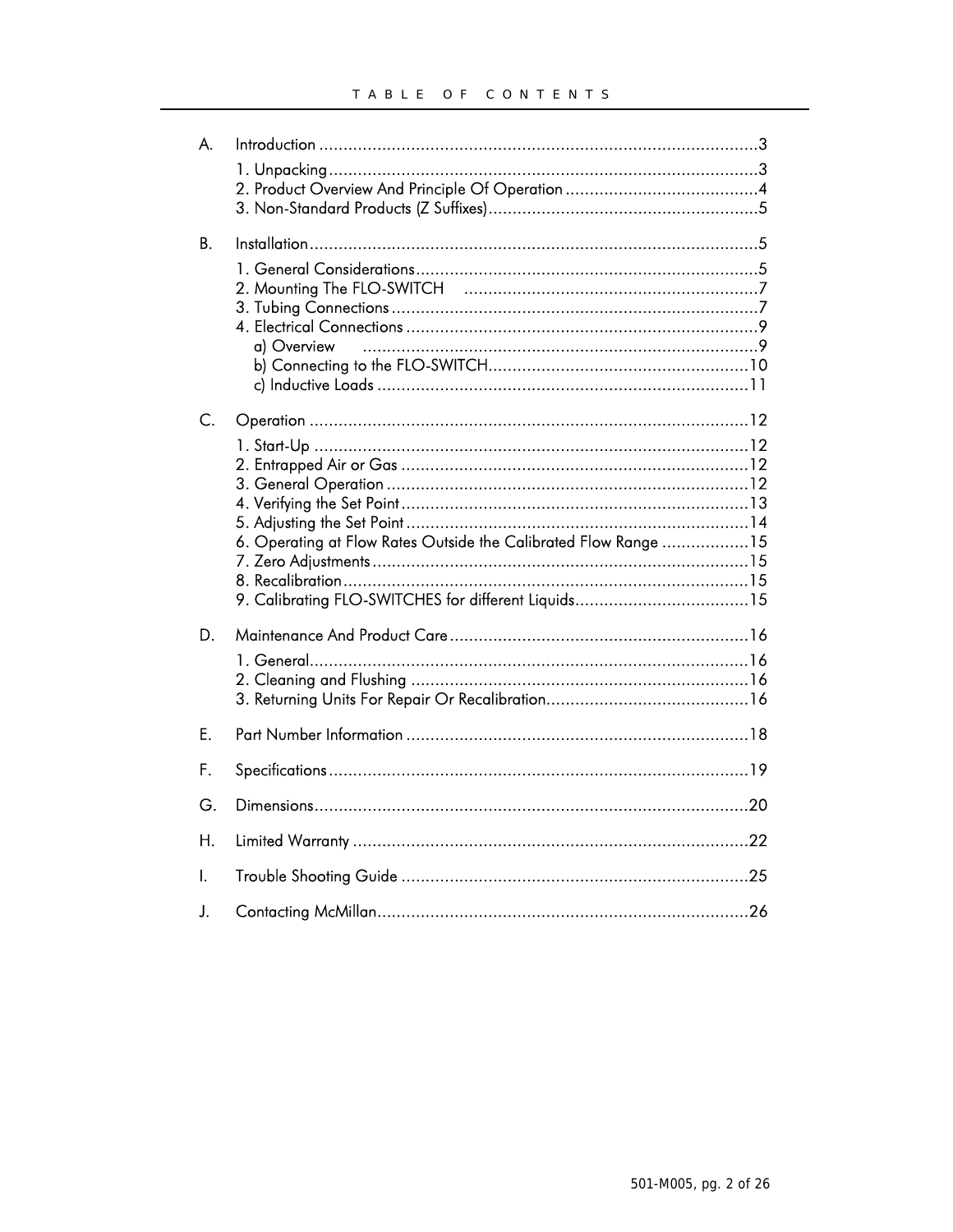# **A. Introduction**

## **1. Unpacking**

McMillan suitably packages all FLO-SWITCHES to prevent damage during shipping. If external damage is noted upon receipt of the package, please contact *the shipping company* immediately. McMillan Company is not liable for damage to the device once it has left the manufacturing premises.

Open the package from the top, taking care not to cut too deeply into the package. Remove all the documentation and contents. Take care to remove all the items and check them against the packing slip. The products should also be checked for any concealed shipping damage. If any shortages or damage is noted, please contact the shipping company and/or McMillan Company to resolve the problem.

**Typical Contents of Box : FLO-SWITCH, Calibration Certificate & Instruction Manual.** 





**Caution:** Take care not to **drop** your flow switch. Read the installation section of this manual before providing power or tubing connections to the unit. Any damage caused by improper installation or careless handling will not be repaired under warranty (see limited warranty on page 22 for more details).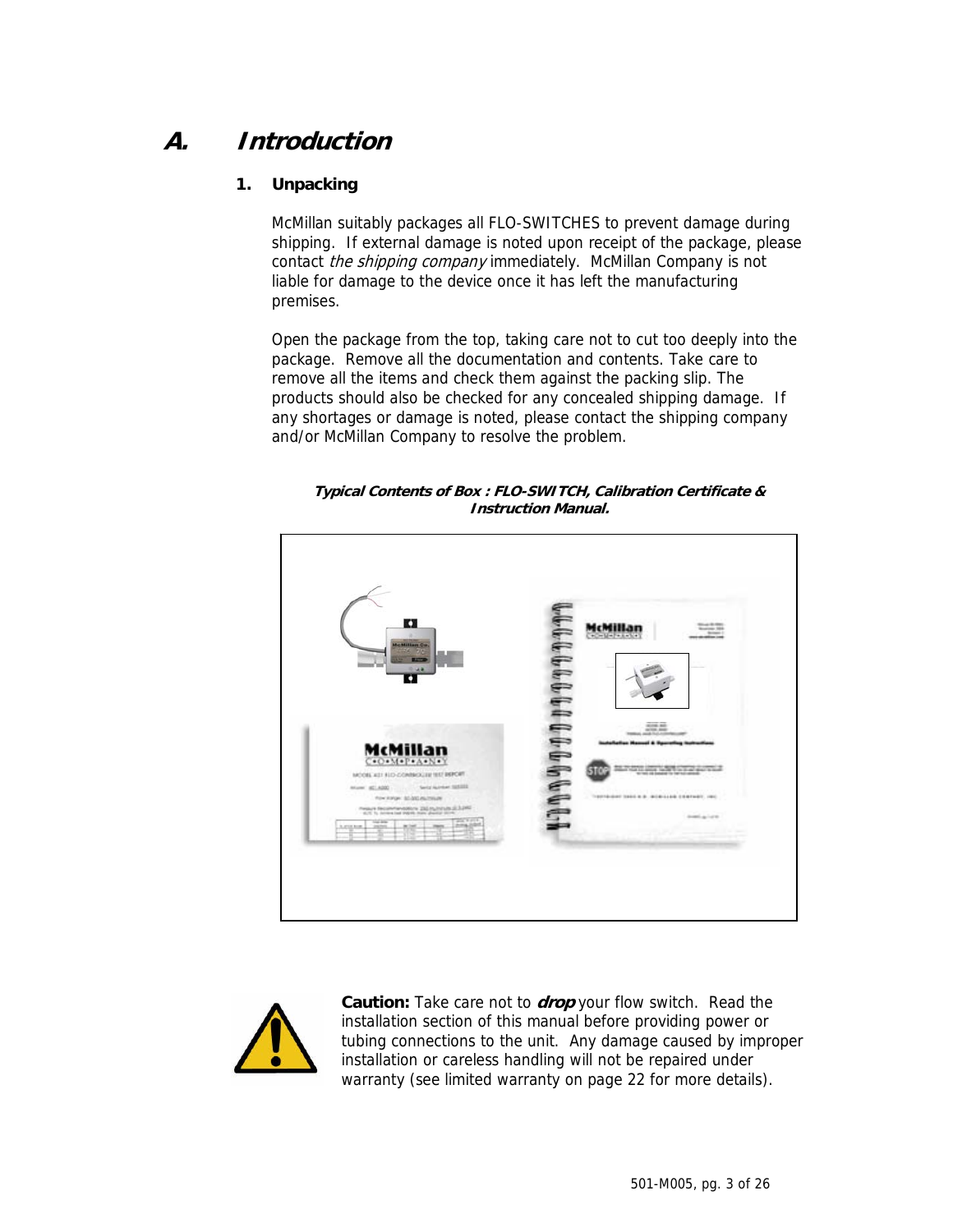### **2. Product Overview and Principle of Operation**

McMillan Micro-Turbine Wheel FLO-SWITCHES for liquids are capable of monitoring flow ranges as low as 13-100 ml/min or as high as 1.0-10.0 l/min. Highly repeatable results are achieved using a patented Pelton Turbine Wheel flow sensor design. This proven design minimizes zero drift while maintaining fast response and linear outputs with virtually no maintenance.



McMillan's patented technology measures flow using a miniature turbine wheel similar in size to a U.S. dime (16 mm diameter, 0.75 mm thick). The micro-turbine wheel is supported on a very small sapphire shaft that is held in position by two sapphire bearings. The micro-turbine assembly is so light that it virtually floats in the liquid. This relieves force on the bearings and almost eliminates wear.

As flow passes through the FLO-SWITCH, a precision machined nozzle directs the fluid onto the very small teeth of the micro-turbine wheel. This causes the wheel to spin at a speed proportional to the flow rate.

The micro-turbine wheel has alternating white and black sections evenly spaced on one side of the wheel. An infrared light beam is directed onto the wheel. As the wheel rotates the infrared beam is reflected off each white section. The reflected beam is detected by a phototransistor that converts the reflections into electrical pulses. As the wheel spins faster the pulse rate increases.

Processing circuitry monitors the flow rate. When the configured set-point is achieved a solid state relay is activated.

When the wheel stops (under zero flow conditions), no pulses are generated. Consequently, zero drift is not possible and zero adjustments are never required.

Every unit is supplied with a calibration certificate detailing the results obtained during calibration. Units are calibrated using deionized water as the reference media. Flowing liquids with different specific gravities or viscosities may effect the calibration.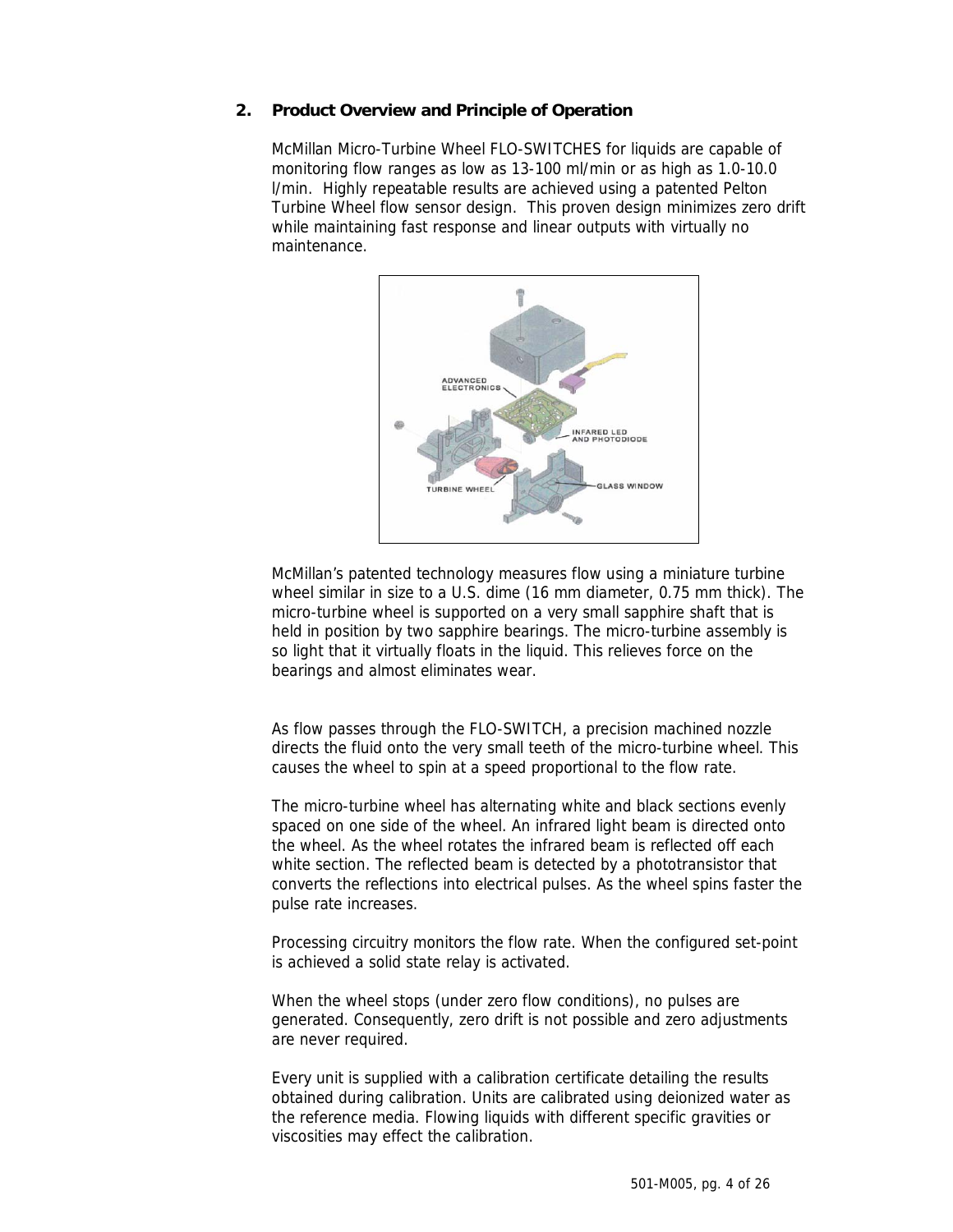## **3. Non-Standard Products (Z Suffixes)**

Please note that the installation instructions, operating instructions, and specifications included within this manual apply to standard production models only. If your FLO-SWITCH has a "Z" suffix (e.g. 501-Z0123) then your unit is non-standard. Contact the factory to check if the installation, operation, or specifications of your flow switch are different than detailed in this manual.

# **B. Installation**



**CAUTION: DO NOT FLOW ANY GAS THROUGH A LIQUID FLO-SWITCH. THIS WILL DAMAGE THE MICRO-TURBINE ASSEMBLY AND VOID THE WARRANTY.** 



**CAUTION: Do not exceed the pressure, temperature or power operating ranges detailed in the SPECIFICATIONS section of this manual. McMillan Company shall not be liable for any damage or injury caused by incorrect operation of their products.** 

### **1. General Considerations**

It is recommended that a safety shut-off valve be installed upstream of (before) the FLO-SWITCH.

All wetted parts should be checked for compatibility with the liquid to be used. If there are any incompatibilities e.g. highly corrosive liquid, then the unit may be damaged or fail prematurely. Such damage will not be repaired under warranty.

Units should be installed in a clean, dry environment with an ambient temperature that is as stable as possible. Avoid areas with strong magnetic fields, strong air flows or excessive vibration.

If the liquid to be used may contain particles larger than 25 microns then a filter (25 microns or less) should be installed upstream of (before) the unit.

The required differential press (or pressure drop across the unit) decreases exponentially with decreases in flow rate.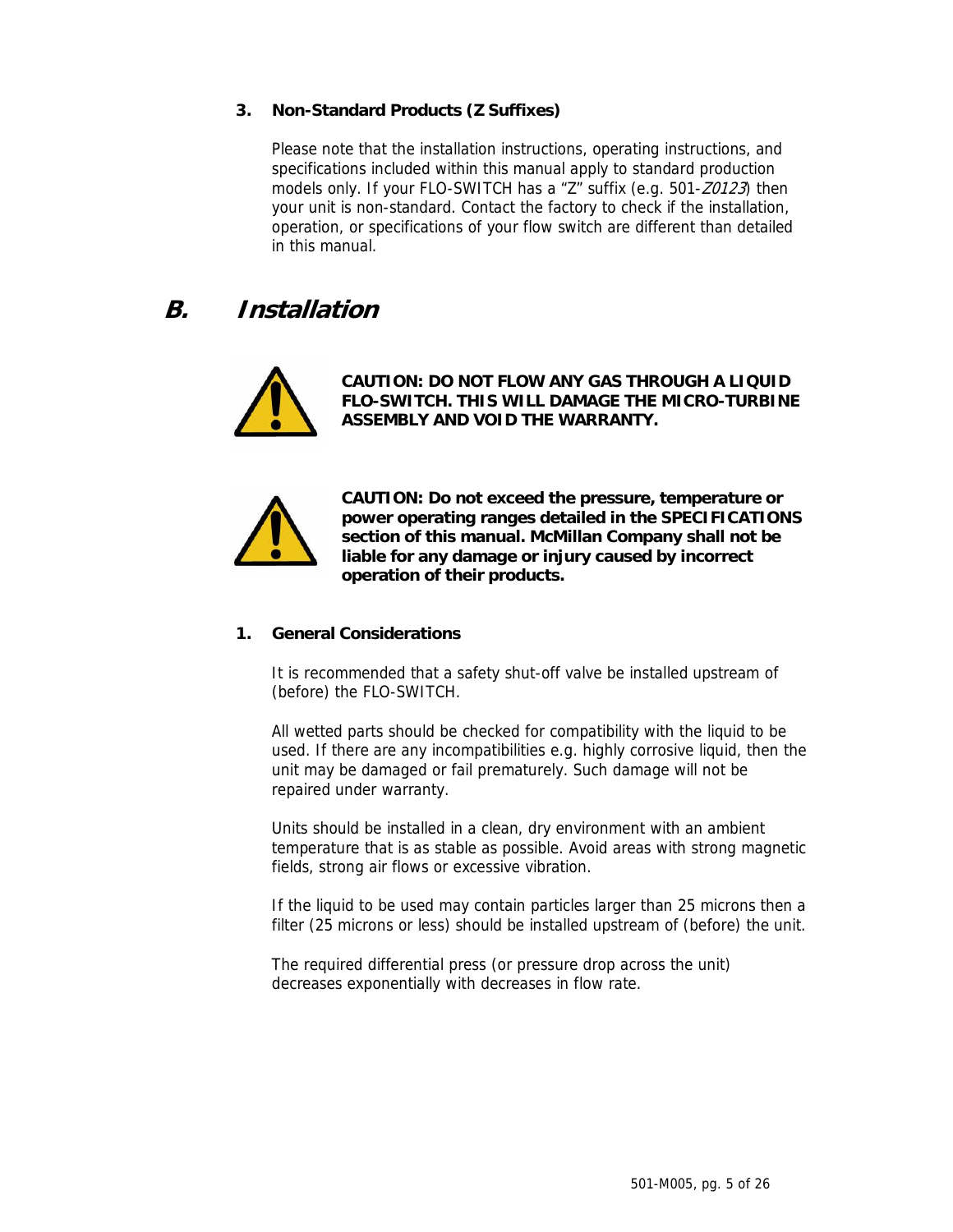

To calculate the pressure drop at a certain flow rate use the formula

## $PD = (YourFlow / MaxFlow)^2 \times PD_{max}$

**PD** = Pressure drop at YourFlow. **YourFLow** = flow rate (ml/min or l/min) **MaxFlow** = 100% rated flow for the sensor (in same units as YourFlow) **PD<sub>max</sub>** = Pressure drop at 100% rated flow (see chart above)

If the pressure available for the flow switch is BELOW the pressure drop at the required flow then flow through the unit will not be possible.

For example: You have a flow switch with a 50-500ml/min flow range (Range 5) and want to know the pressure drop (or minimum differential pressure required) at 300ml/min. According to the chart above, the pressure drop at 100% of flow is approx 10psi. Using the formula above:

PD =  $(300 / 500)^2$  x 10 = 3.6 psid

Therefore, at 300ml/min the minimum required differential pressure for this unit is 3.6 psid. This means that if the available pressure is below 3.6psid then flow through the unit will not be possible.

Pressure drop through a system is cumulative. If the total pressure drop across all the components in a system exceeds the minimum pressure available then flow will not be possible.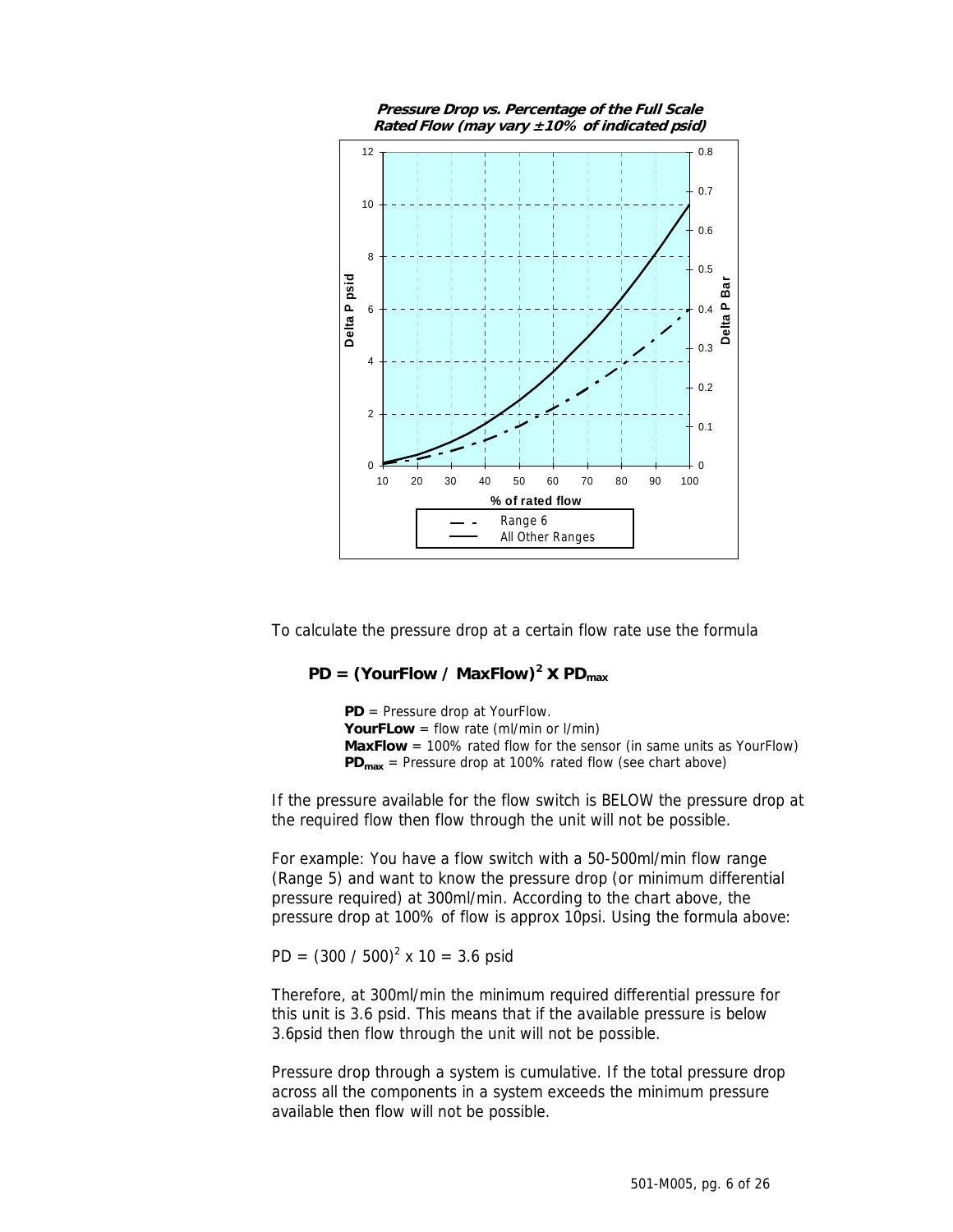For example: A system has a pressure of 30-40psi. There are several components and the sum of their pressure drops at the required flow rate is 32psid. If the system is operating at 30psi, flow would not be possible as the total of the pressure drops would be greater than the pressure available. The system will only operate if the system pressure is above 32psi.

If there is any possibility that there may be bubbles or entrapped gas in the system then the outlet tubing should be elevated above the inlet port. This will enable any gas that may become entrapped in the unit to escape.

### **2. Mounting the FLO-SWITCH.**

McMillan FLO-SWITCHES have no particular installation requirements so may be mounted in any convenient position. It is recommended that the outlet of the FLO-SWITCH is parallel with, or elevated above the inlet. This will enable entrapped air in the system to pass through the unit more easily.

It is recommended that units be fixed to a suitable substrate with  $#4$ screws using the two mounting holes provided.



**Mounting View From Bottom (Mounting hardware not included with flow switch).** 

**3. Tubing Connections** 



**CAUTION: DO NOT FLOW ANY GAS THROUGH A LIQUID FLO-SWITCH. THIS MAY DAMAGE THE MICRO-TURBINE ASSEMBLY AND VOID THE WARRANTY.** 

All tubing must be clean and without crimps, burrs or scratches.

Only use the fittings factory installed on the unit. If the fittings are removed the calibration of the unit may be effected and leaking may occur. If different fittings are required please contact the McMillan Company Service Department for assistance.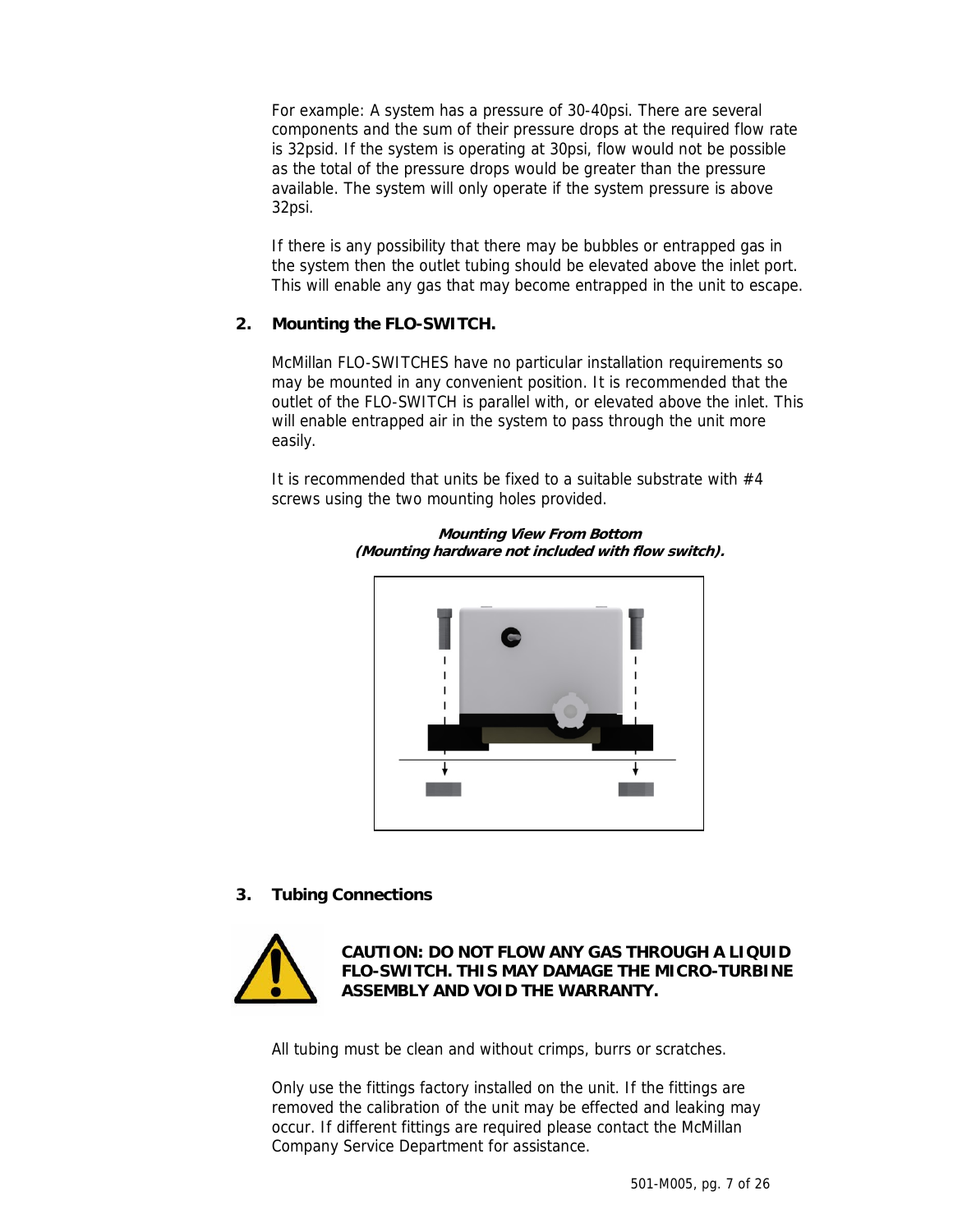

**Caution: DO NOT over tighten the fittings into the FLO-SWITCH body. Excessive force may damage the FLO-SWITCH body and will NOT be repaired under warranty.** 

When connecting the FLO-SWITCH to the tubing a wrench should be used to stop the fitting rotating in the FLO-SWITCH body. Take care not to over tighten the fittings or leaking may occur.



**Connecting and Tightening the Fittings** 

The flow direction for the FLO-SWITCH is clearly marked on the label. Do not reverse the flow direction or the unit will not function.

**Close Up Of Label Showing Flow Direction** 



For the best results precautions should be taken to minimize the amount of turbulence in the flow stream. Avoid valves, fittings, curves in the tube, changes in the internal diameter or any other restrictions close to the inlet of the sensor. The tubing ID should be as large as possible and preferably not smaller than the ID of the fittings installed on the sensor.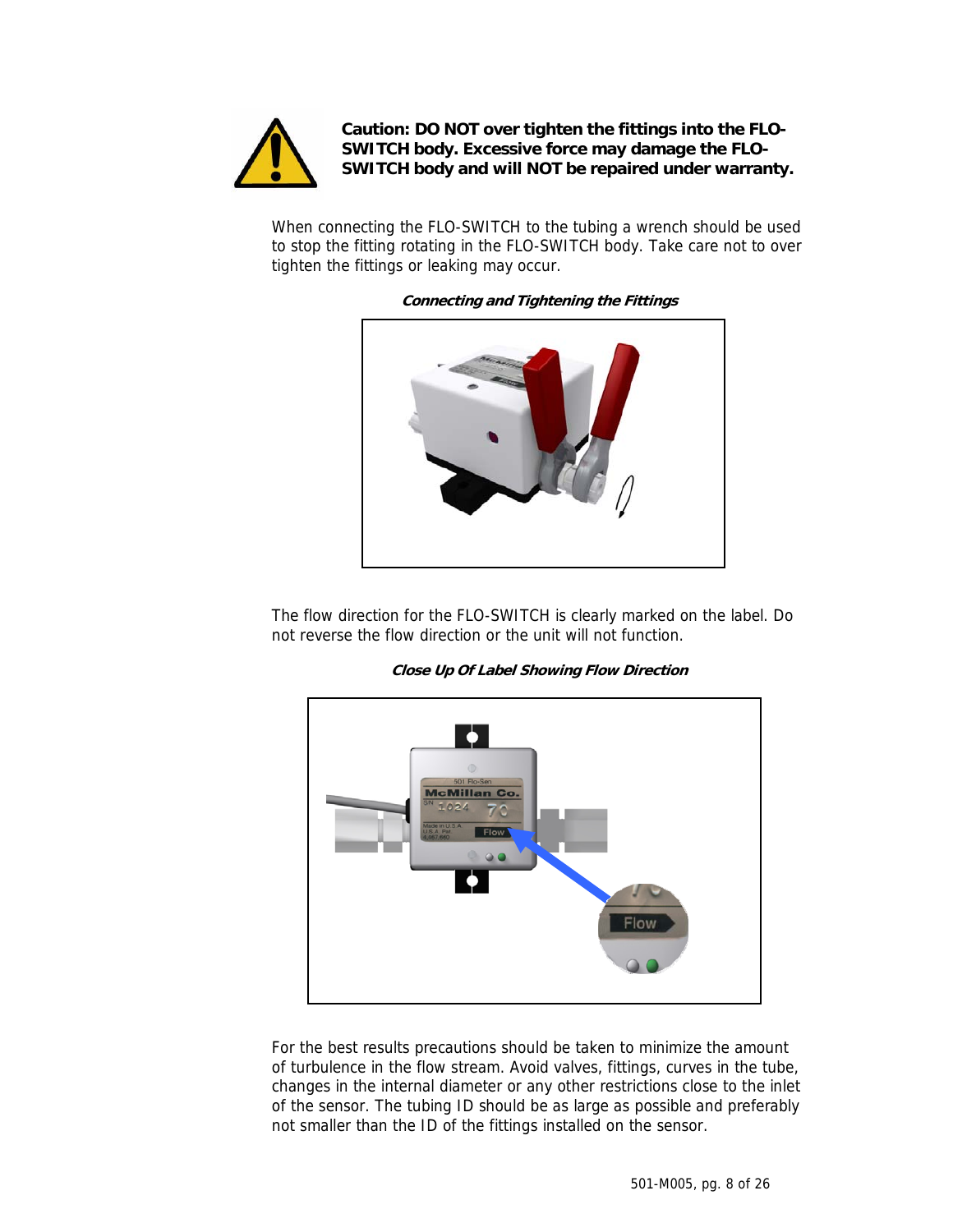For 0.3-2.0 L/min (Range 7) units a 10 cm straight length of tube before the sensor is recommended. For higher flow range units (0.6-5.0 L/min and 1.1-10.0 L/min), a 20 cm straight length of tubing before the sensor is recommended. If this is not possible it is recommended that straight lengths between all connections on the inlet side of the sensor are as long as possible and 90 degree fittings (with a large enough ID) are used instead of curves in the tubing.

### **4. Electrical Connections**



Caution: Incorrect wiring may cause severe damage to the unit. Applying an AC voltage (115VAC or 230VAC) directly to the unit will cause damage. Read the following instructions carefully before making any connections.

### **a) Overview**

The McMillan FLO-SWITCH provides connections to a solid state relay that operates at a set flow rate. This output may be connected to an indicator light, alarm, small relay with inductive kick suppression or other resistive device (do not use with AC loads, for DC use only).

The FLO-SWITCH is designed to activate loads that require less than 250mA and/or 24 VDC to operate. Loads that operate at more than 250mA and/or 24VDC may damage the FLO-SWITCH. Please contact the McMillan Service Department for further information.

A stable, low noise D.C. power supply is required to operate the unit. The voltage and current requirements depend on the configuration of the unit. Full details may be found in the Specification section of this manual.

Connecting wires should be as short as possible to avoid voltage drops. Twisted 2 conductor cable of a suitable gauge should be used if the length of the power wires is to be longer than 1 meter.

Units are supplied with an integral cable. Connections to the unit are made using this cable.



#### **Integral Cable Terminated with Pigtail Leads**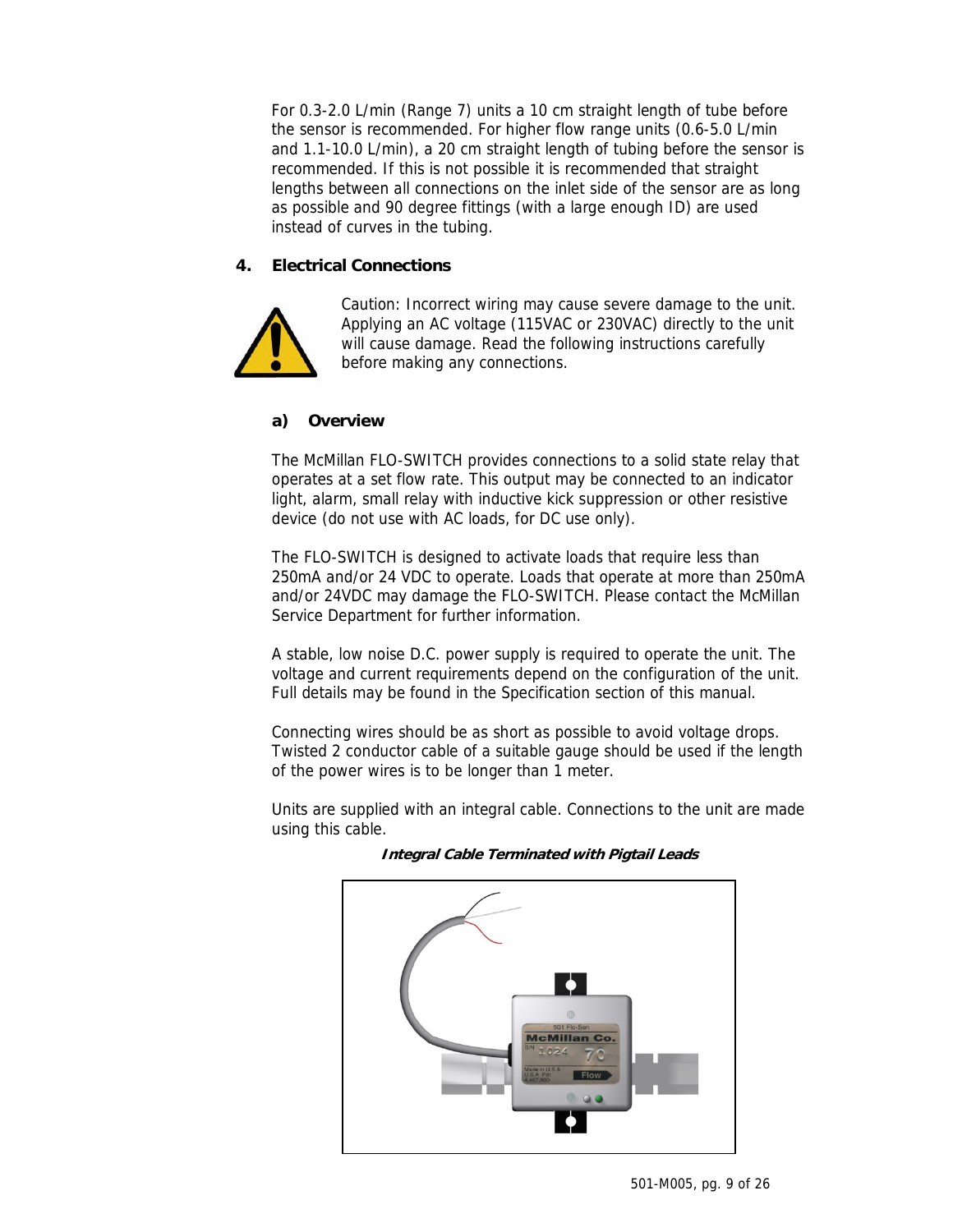### **b) Connecting to the FLO-SWITCH**



Caution: Avoid high voltage static discharges to any of the wires. Do not connect the relay output wire to a voltage without a suitable load or allow it to contact the power wires at any time. DAMAGE WILL RESULT!

Connections to the cable of the FLO-SWITCH should be made as follows:

The **RED** wire should be connected to the Positive of the power source.

The **BLACK** wire should be connected to the Negative ( Ground ) of the power source.

The **WHITE** wire provides the relay output and should be connected to the Negative (Ground) side terminal of the load device.

The load device 250 mA / 24 VDC maximum may be operated using the same power source as the FLO-SWITCH as follows:



**Using The Same Power Supply For The Flow Switch And Load.** 

The load device 250 mA / 24 VDC maximum may also be operated using a different DC power source as follows: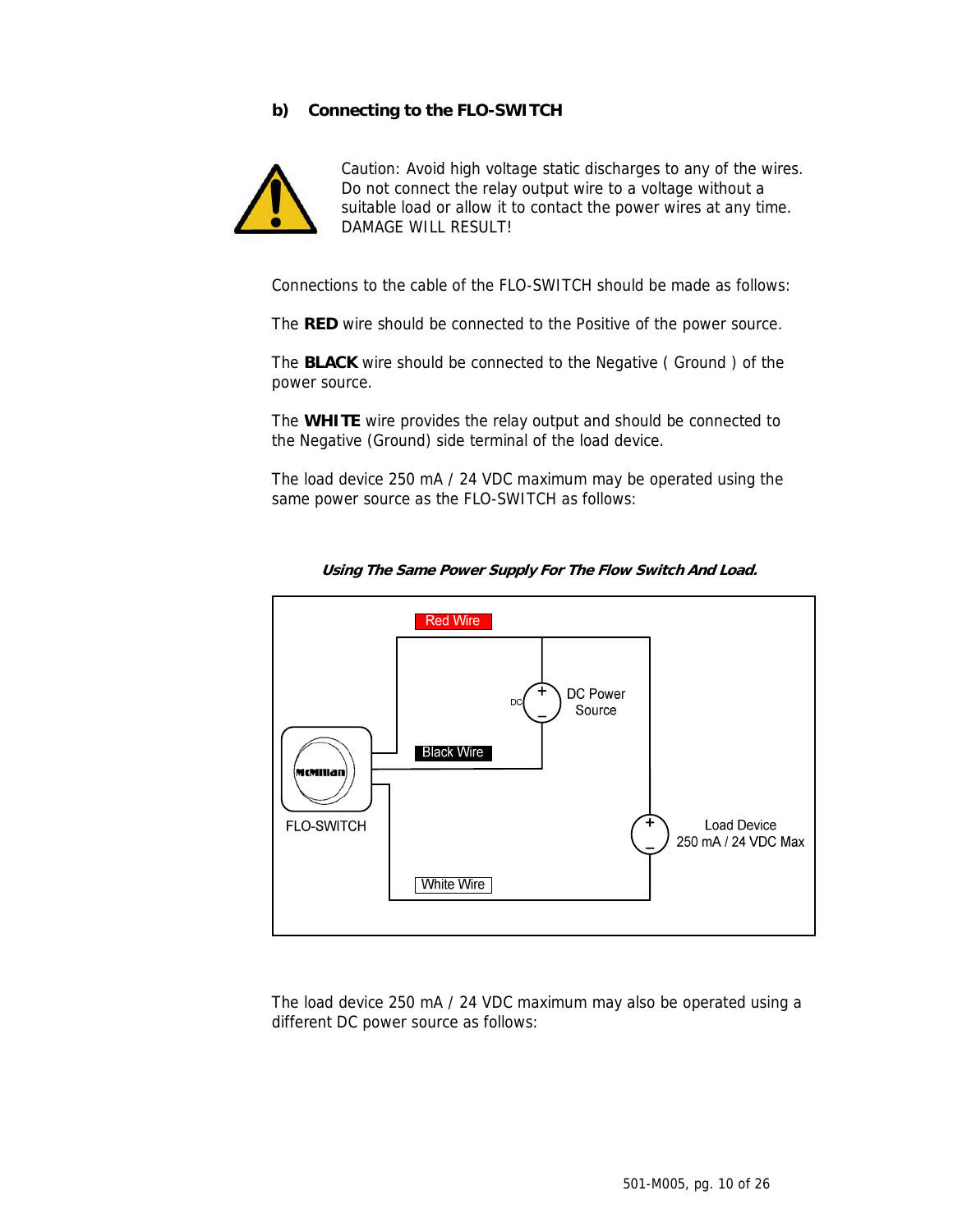

**Using A Different DC Power Supply For The Flow Switch And Load.** 

### **c) Inductive Loads**

If an inductive load such as a relay is being used, then a voltage spike suppressor e.g. a 1 Amp rectifier (1N4006), should be used as follows:



**Connecting A Voltage Spike Suppressor**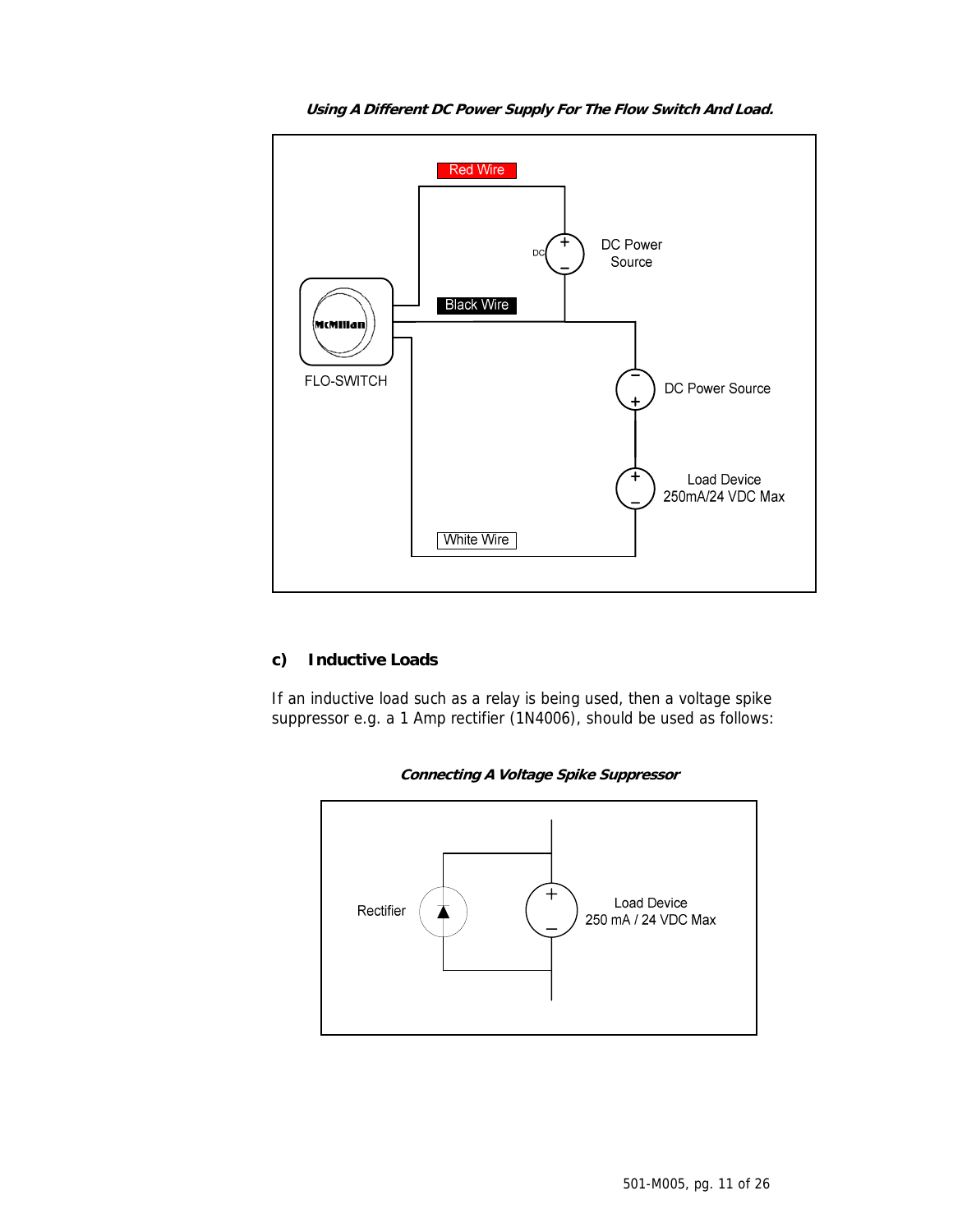# **C. Operation**



**CAUTION: USE WITH LIQUIDS ONLY. FLOWING GAS OR AIR THROUGH YOUR FLO-SWITCH WILL DAMAGE THE MICRO-TURBINE ASSEMBLY. THIS TYPE OF DAMAGE WILL NOT BE REPAIRED UNDER WARRANTY.** 

## **1. Start Up**

Before applying power to the unit check all tubing and electrical connections. Once correct installation is verified switch on the power. The GREEN LED on the unit will turn on.

### **2. Entrapped Air or Gas**

There may be a lot of air or gas trapped in your FLO-SWITCH after installation. This will usually escape the unit when flow (within the range of the unit) is first started.



**CAUTION:** The system should be primed with liquid and flow started gradually. This will prevent trapped air or gas from being forced through the sensor at a high velocity that may damage the sensor.

If gas remains entrapped in the unit it may be necessary to elevate the outlet tubing above the inlet of the FLO-SWITCH. This should enable the trapped gas to escape the unit. The FLO-SWITCH may be returned to it's original position once all the gas has escaped.

If elevating the outlet tubing does not work, block or pinch the outlet tube whilst there is flow in the system. After approximately 5 seconds, release the restriction to allow normal flow. Doing this will build up pressure in the flow path that when released will help remove the entrapped gas. Repeat this until the entrapped gas is removed form the unit. This can take some time for units with full scale flow rates of 500 ml/min and below (ranges 3, 4 and 5).

## **3. General Operation**

When power is applied to the unit (with no flow) the GREEN LED will begin to pulsate slowly. The frequency of the LED pulsations will increase as the flow through the unit increases. When the GREEN LED appears to be on constantly this will indicate a significant flow through the unit.

When the FLO-SWITCH set point is reached the RED LED will light and remain on whilst the switch is on.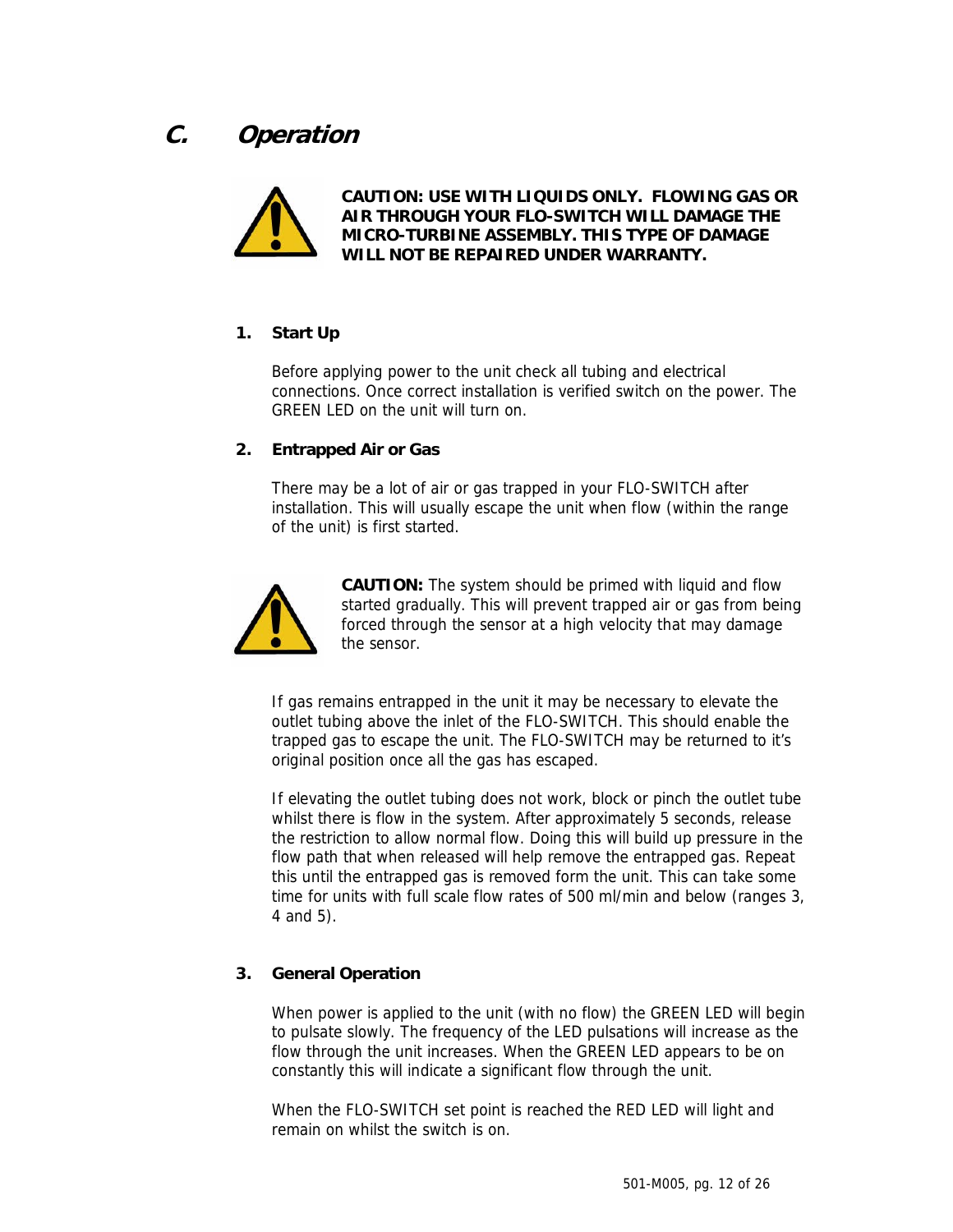For NORMALLY OPEN ("NO") operation the switch will be open from no flow up to the set point and will close when the flow reaches or exceeds the set point.

For NORMALLY CLOSED ("NC") operation the switch will be closed from no flow up to the set point and will open when the flow reaches or exceeds the set point.

### **4. Verifying the Set Point**

An indication of the approximate set point may be obtained by examining the position of the set point potentiometer on the side of the FLO-SWITCH.

| Potentiometer<br>Position | Set Point<br>Proportion of Max Rated<br>Flow | "Clock<br>Position" |
|---------------------------|----------------------------------------------|---------------------|
|                           | 100%                                         | 8 o'clock           |
|                           | 50%                                          | 1 o'clock           |
|                           | 10%                                          | 4 o'clock           |

#### **Determining The Approximate Set Point**

For example: A unit with a flow range of 50-500 ml/min has the set point potentiometer in approximately the 1 o'clock position. From the table above this equates to approximately 50% of the full scale rated flow. This would be equivalent to a set point of approximately 250 ml/min.

The FLO-SWITCH set point may be more accurately verified using empirical methods.

It should be noted that the use of empirical methods outside a certified calibration laboratory is subject to inaccuracy and error. These methods should only be used to gain an indication of a FLO-SWITCH's performance. Please contact the McMillan Service Department if accurate, certified recalibration is required.

A typical empirical set point calibration check may be carried out as follows:

Carefully adjust the flow rate in the system to the point that the RED LED becomes lit. With the flow rate constant, liquid flowing through the unit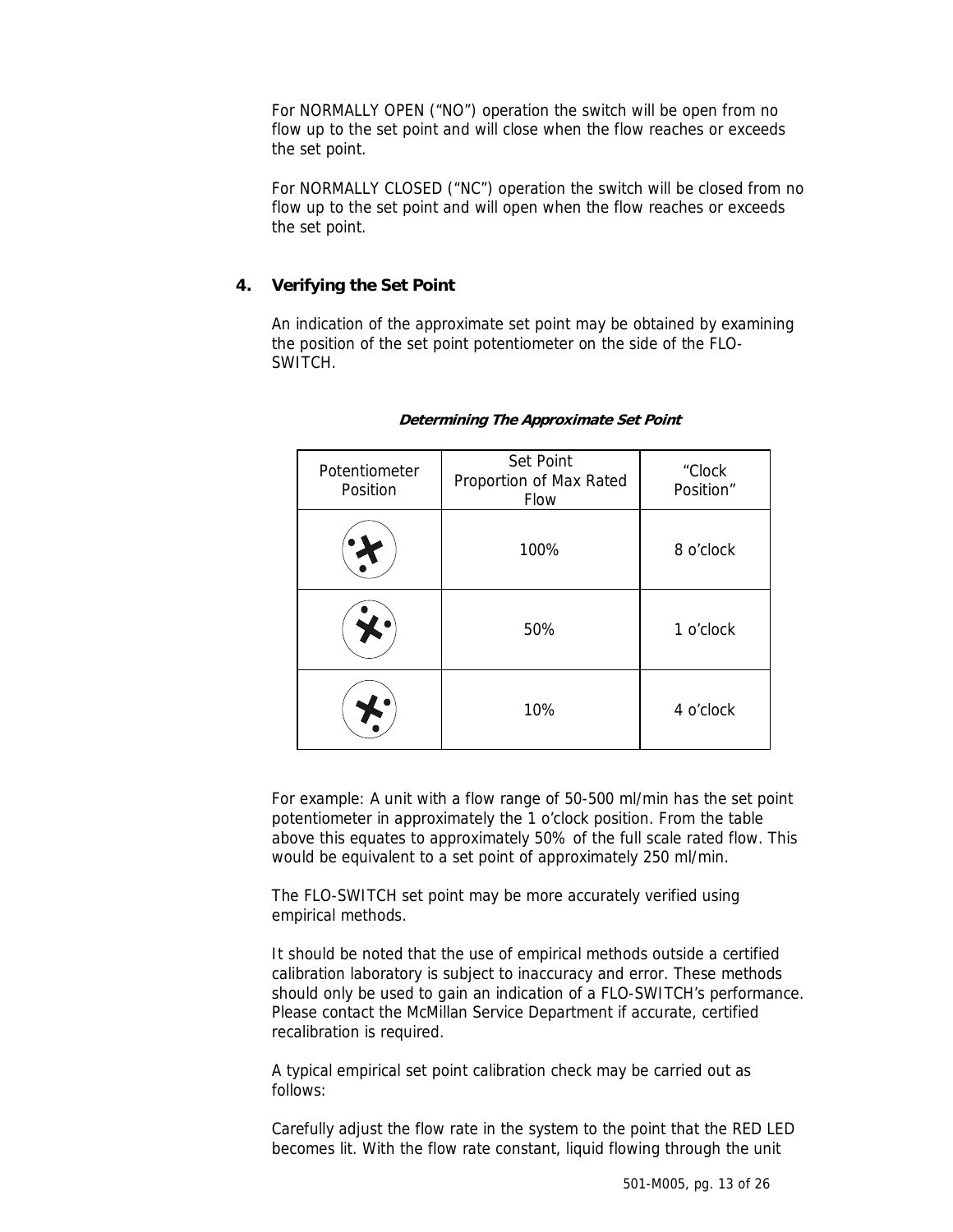should be gathered in a container over a timed interval. The total volume flowed over the timed period should then be measured using a measuring cylinder. The actual flow rate (in the same units as the flow switch calibration certificate) may then be calculated.

The actual flow rate should then be compared to the specified flow rate set point to determine the error in calibration. For example:

For a unit with a flow range of 30-200ml/min and set point of 70ml/min:

With a constant flow the actual volume measured over 30 seconds was 36ml.

Therefore the actual flow rate is:

 $(36 / 30)$  x 60 = 72ml/min

The error is therefore  $72 - 70 = 2$ ml/min or  $2.9\%$ 

### **5. Adjusting the Set Point**

Adjustments to the FLO-SWITCH set point may be made by turning the trim potentiometer on the side of the unit next to the cable exit point.

Using an empirical method (see section 4 above) or reference flow sensor adjust the flow rate through the switch to the required amount for activation of the relay. With the flow rate constant, carefully adjust the trim potentiometer to the point where the RED LED is just activated. The FLO-SWITCH is now set to the required set point.



**Set Point Adjustment Potentiometer** 

If the unit cannot be suitably adjusted please contact the McMillan Service Department.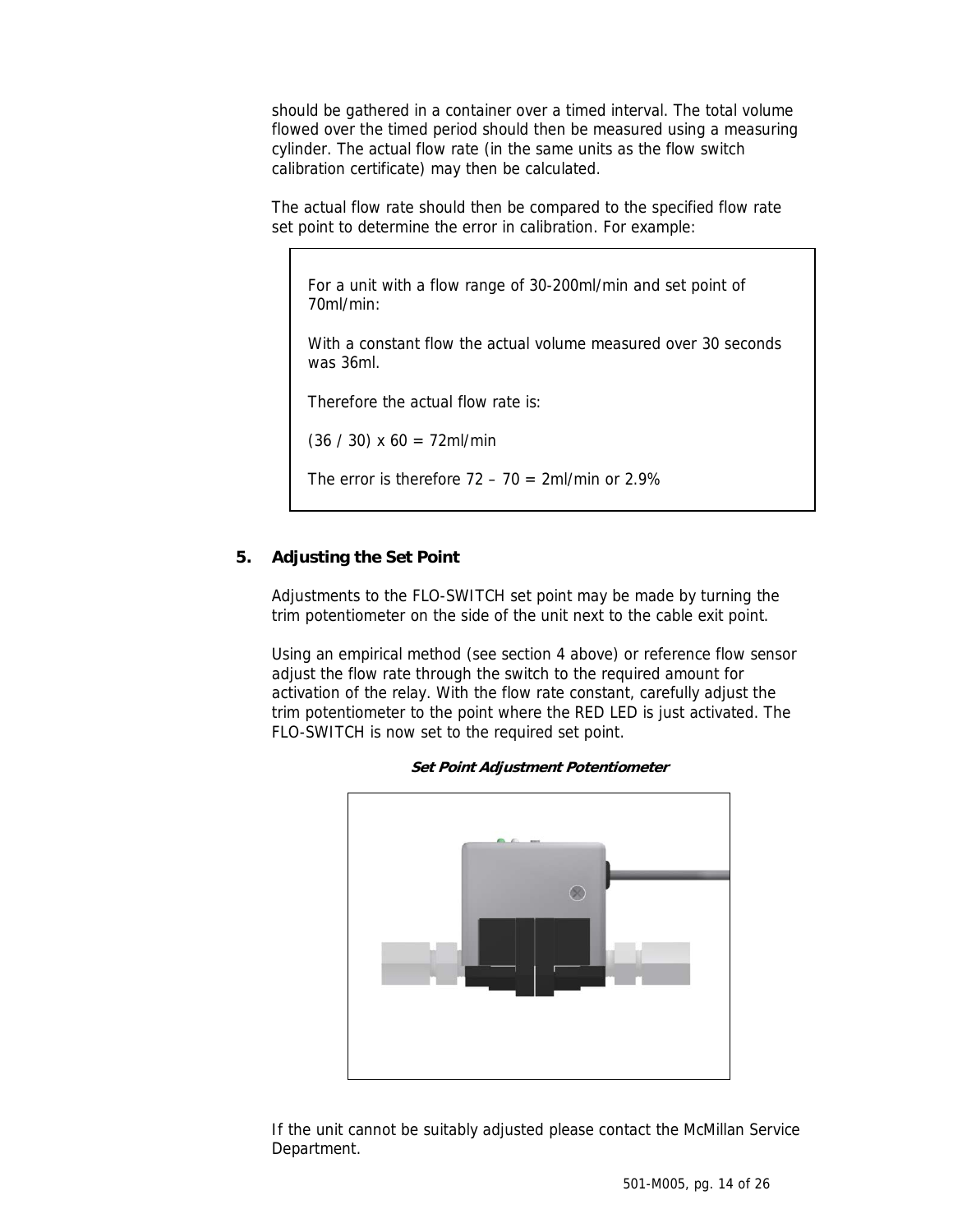### **6. Operating at Flow Rates Outside the Calibrated Flow Range**



**CAUTION:. If the flow through the unit exceeds 120% of the maximum rated (full scale) flow the unit may be damaged. This type of damage will not be repaired under warranty.** 

The FLO-SWITCH is only accurate within the calibrated flow range for the unit. This is detailed on the calibration certificate. The unit will still operate, to some degree, outside this flow range.

Results obtained when operating outside the specified range of the unit are not accurate but may be considered repeatable.

If the flow rate is above the maximum rated (or full scale) flow, the unit will still operate but the set point may only be adjusted up to 100% of the maximum rated flow.

Flows must not exceed 120% of the maximum rated flow or the unit may be damaged.

#### **7. Zero Adjustments**

It is impossible for there to be any zero drift so zero adjustments are never required.

#### **8. Recalibration**

Please contact the McMillan Service Department if recalibration is required.

### **9. Calibrating FLO-SWITCHES for Different Liquids**

McMillan FLO-SWITCHES will operate with most translucent liquids subject to compatibility of the wetted parts. Best results are obtained with low viscosity (less than 10 centistokes) liquids. For information regarding higher viscosity liquids, contact the McMillan Service Department.

Units are calibrated with deionized water as the reference media. Using other liquids will effect the calibration. The amount of calibration error will depend on the characteristics of the liquid being flowed.

The error in the set point (or calibration) should be calculated and utilized as detailed in section 3 above. The set point may be adjusted using the required liquid as detailed in section 5 above.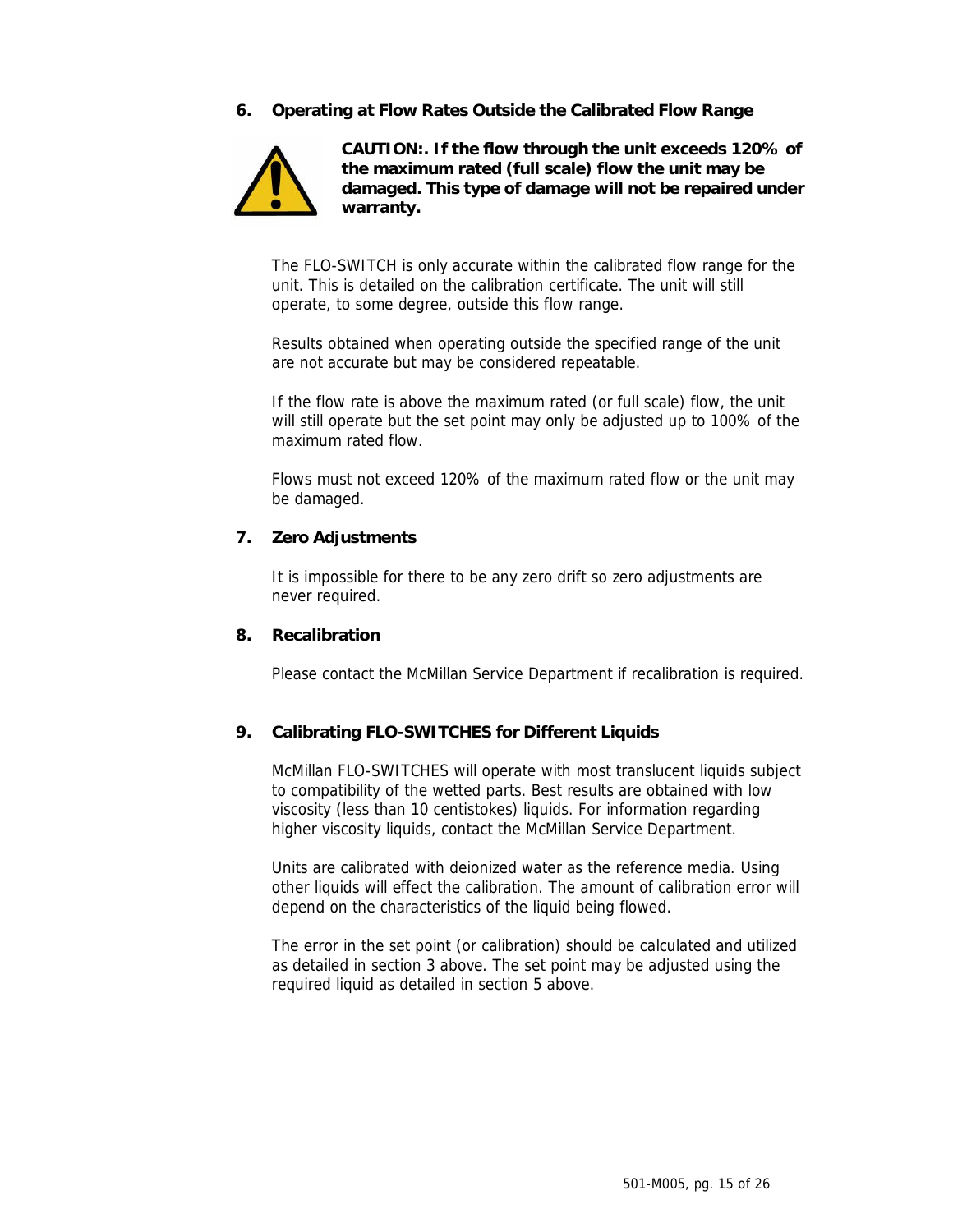# **D. Maintenance and Product Care**

**1. General** 



**CAUTION: Do not disassemble your FLO-SWITCH for any reason. If the unit appears to be malfunctioning please contact the McMillan Service Department.** 

McMillan FLO-SWITCHES require no periodic maintenance if used within the recommended specifications.

Inlet filters should be periodically checked and cleaned / replaced as necessary.

Regularly check all electrical and process connections for damage or deterioration.

If the FLO-SWITCH is to be stored, keep both the inlet and outlet ports sealed.

Do not store a FLO-SWITCH with any chemical other than water (or air) inside it over an extended period of time. Prolonged exposure to chemicals other than water may lead to precipitation or corrosion.

### **2. Cleaning and Flushing**

If there is a build up of deposits or residues from the measured chemicals it may be necessary to clean or flush the unit. This should be done by flowing clean, particle free water through the unit at a flow rate, pressure and temperature within the specifications of the unit. If necessary, flow may be reversed to assist flushing.

Under no circumstances should gas or air be flowed through the unit. This will cause severe damage.

#### **3. Returning Units for Repair or Recalibration**

To return a unit for repair or recalibration please contact the McMillan Service Department or follow the procedure detailed on the McMillan web site. A Return to Manufacturer Authorization (RMA) number will then be issued to enable the unit to be returned. Please note that no returns will be accepted unless the RMA number is clearly indicated on the outside of all packages.

Once the unit has been received it will be evaluated and the cost of any repairs / recalibration determined. Once agreement has been received to pay for all the necessary work the unit will be processed and returned. No charges will be made for Warranty Repairs (see section H).

The McMillan Service Department may be contacted as follows: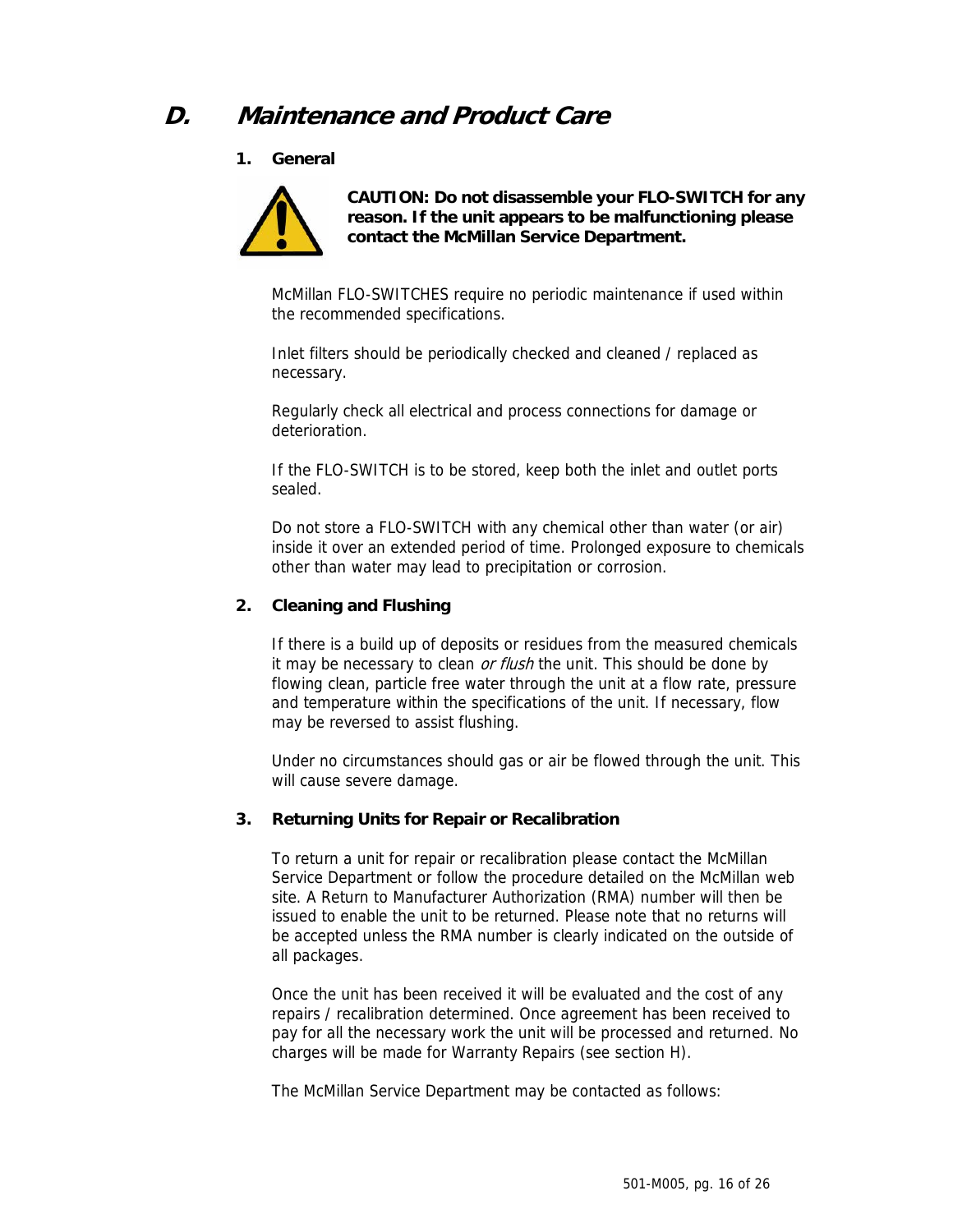| <b>Mailing address:</b> | McMillan Company<br>P.O. Box 1340<br>Georgetown, TX 78627<br>U.S.A. |
|-------------------------|---------------------------------------------------------------------|
| <b>Phone:</b><br>Fax∶   | U.S.A. (512) 863-0231<br>U.S.A. (512) 863-0671                      |
| Email:                  | tech@mcmflow.com                                                    |

**Website:** www.mcmflow.com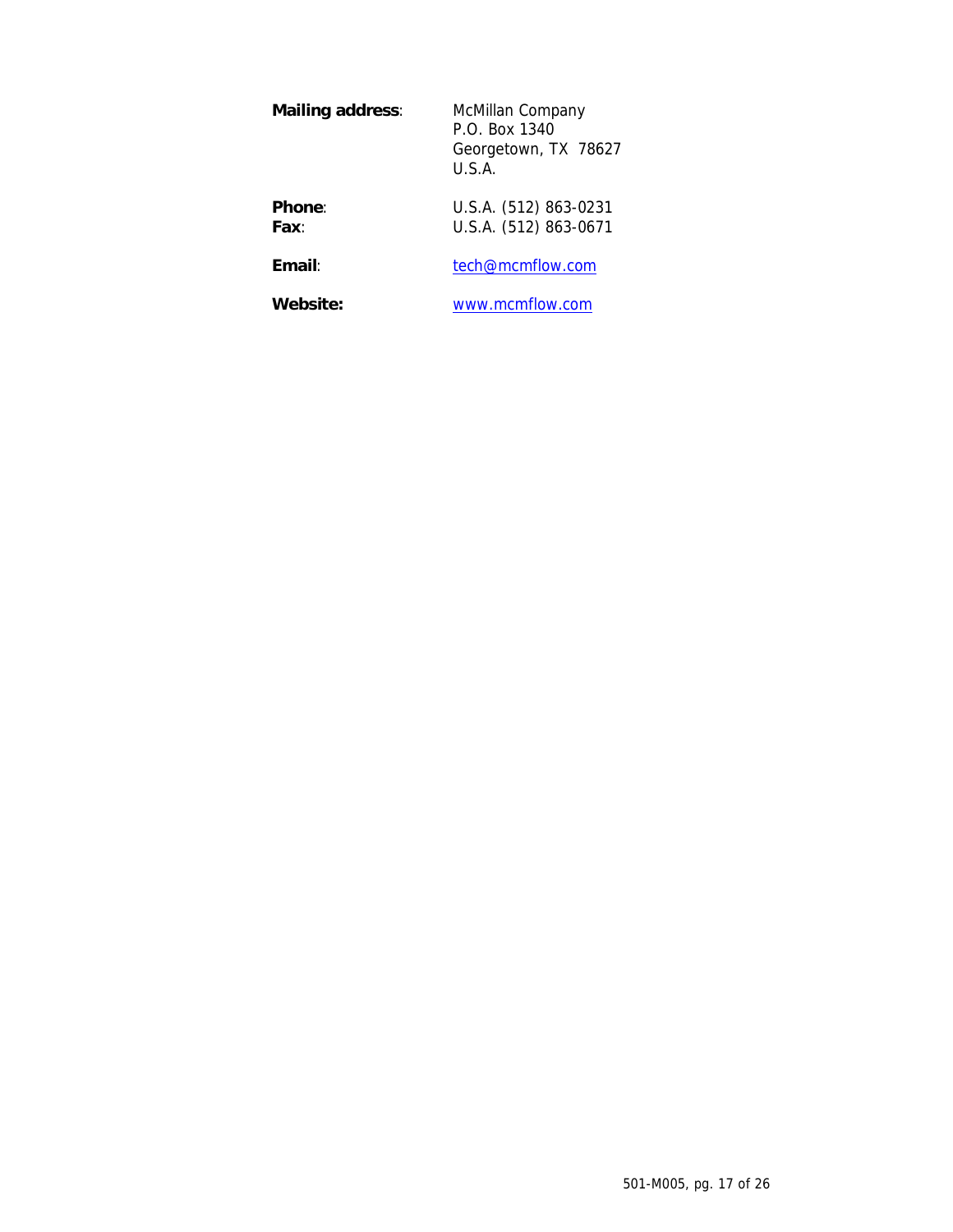# **E. Part Number Information**

| <b>DESCRIPTION</b>                                                | <b>CODE</b>    |  |
|-------------------------------------------------------------------|----------------|--|
| Model 501 FLO-SWITCH                                              | 501            |  |
| Flow Range (ml/min of water)                                      |                |  |
| 20-100 ml/min                                                     | 3              |  |
| 30-200 ml/min                                                     | 4              |  |
| 60-500 ml/min                                                     | 5              |  |
| 120-1000 ml/min                                                   | 6              |  |
| 300-2000 ml/min                                                   | 7              |  |
| 600-5000 ml/min                                                   | 8              |  |
| 1100-10000 ml/min                                                 | 9              |  |
| <b>Body Material</b>                                              |                |  |
| <b>Ryton Plastic</b>                                              | R              |  |
| <b>Stainless Steel</b>                                            | S              |  |
| <b>Relay Configuration</b>                                        |                |  |
| Normally Closed                                                   | C              |  |
| Normally Open                                                     | O              |  |
| Fittings                                                          |                |  |
| 1/8" Acetal compression tube                                      | A2             |  |
| 1/4" Acetal compression tube                                      | A <sub>4</sub> |  |
| 3/8" Acetal compression tube                                      | A6             |  |
| 1/8" Kynar PVDF compression                                       | K <sub>2</sub> |  |
| 1/4" Kynar PVDF compression                                       | K4             |  |
| 3/8" Kynar PVDF compression                                       | K <sub>6</sub> |  |
| 1/8" Brass compression tube                                       | B <sub>2</sub> |  |
| 1/4" Brass compression tube                                       | <b>B4</b>      |  |
| 3/8" Brass compression tube                                       | B6             |  |
| 1/8" Stainless Steel compression                                  | S <sub>2</sub> |  |
| 1/4" Stainless Steel compression                                  | S <sub>4</sub> |  |
| 3/8" Stainless Steel compression                                  | S <sub>6</sub> |  |
| 6 mm Stainless Steel compression                                  | M <sub>6</sub> |  |
| 10 mm Stainless Steel compression                                 | M10            |  |
| 1/4" Nylon barb                                                   | AB             |  |
| 1/4" Stainless Steel barb                                         | <b>SB</b>      |  |
| Cable Length                                                      |                |  |
| 6 feet (1.8m)                                                     | C <sub>6</sub> |  |
| Options                                                           |                |  |
| Epoxy Potted Electronics (Factory preset set point only)          | Y              |  |
| EPDM O-rings (Viton standard)                                     | Q              |  |
| Factory preset set point (where "xxxx" is the setpoint in mL/min) | Fxxxx          |  |

Note: Please refer to the product datasheet for the availability of specific options.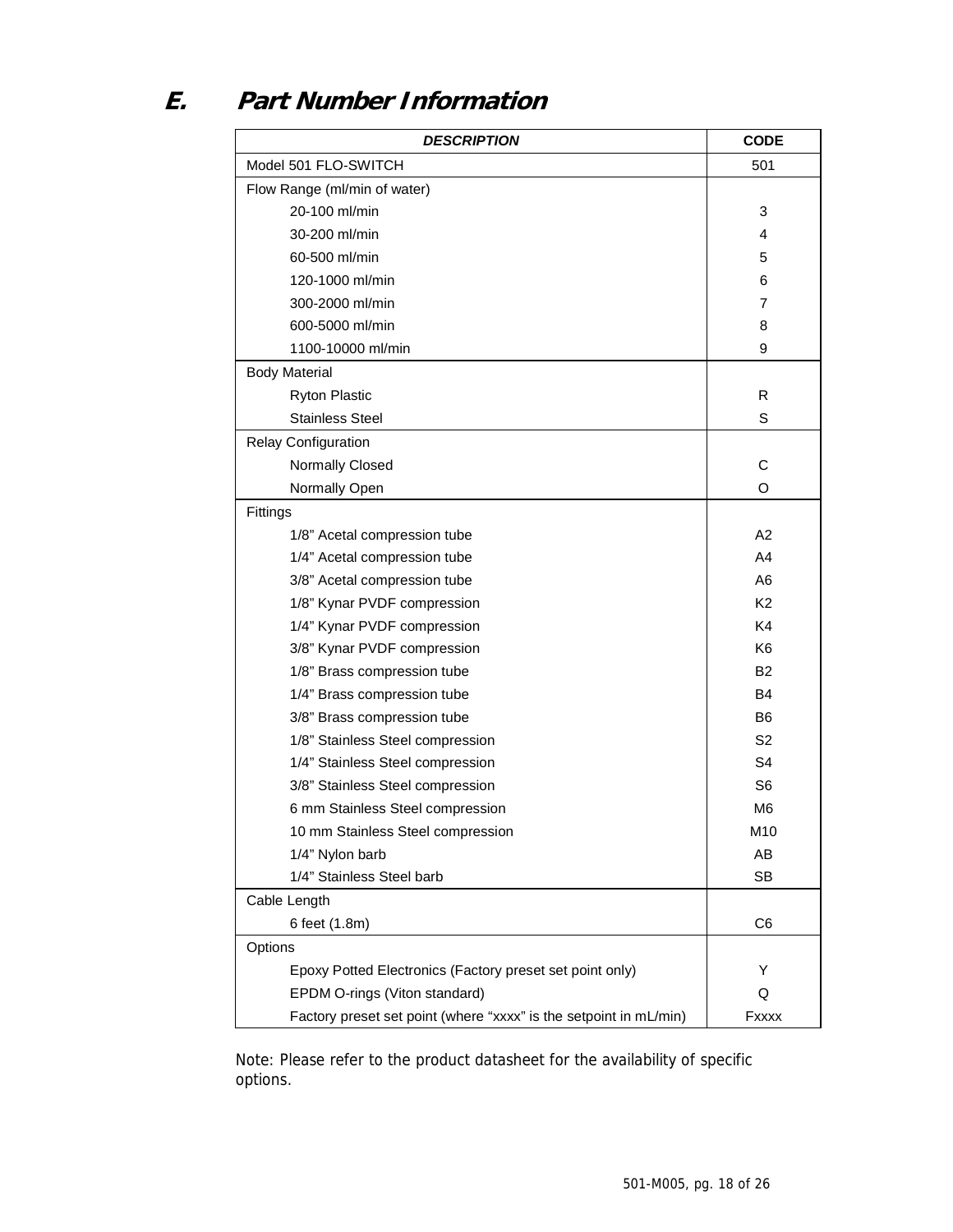# **F. Specifications**

.

|                                  | Model 501                                                                                     |
|----------------------------------|-----------------------------------------------------------------------------------------------|
| Accuracy                         | ±1.0% Full Scale at one point only                                                            |
| Repeatability                    | $±0.5\%$ Full Scale                                                                           |
| <b>Switching Hysterisis</b>      | ±2.0% Full Scale Typical                                                                      |
| <b>Pressure Rating</b>           | Ryton Body - 100 psig(6.8 bar)<br>Stainless Steel Body - 500 psig (34.5 bar)                  |
| <b>Temperature Rating</b>        | Operating Range: 5 to 55°C<br>Storage Range: 0 to 70°C                                        |
| <b>Temperature Sensitivity</b>   | $\pm 0.2\%$ F.S.* or less per <sup>o</sup> C                                                  |
| <b>Wetted Materials</b>          | Ryton<br>Stainless Steel<br>Epoxy<br>Glass<br>Sapphire                                        |
| O-Ring Material                  | Standard - Viton<br>EPDM for "Q" Option                                                       |
| <b>Fitting Material</b>          | Acetal, Kynar PVDF, Brass or Stainless Steel                                                  |
| <b>Recommended Filtration</b>    | 25 microns or less                                                                            |
| Compatible Liquids               | Low viscosity (<10cS)<br>Translucent or transparent<br>Minimum amount of entrapped air or gas |
| Relay Output Type                | <b>Electronic FET Switch</b><br>Normally Open or Normally Closed Configuration                |
| Relay Ratings (Maximum)          | Voltage: 24 VDC<br>Current: 250mA                                                             |
| <b>Typical Power Consumption</b> | 12 -24 VDC @ 40 mA (plus load)                                                                |
| Response Time                    | Typically <1 second for 97% of final value                                                    |
| <b>Reliability</b>               | 100,000 hours MTBF                                                                            |
| Certifications                   | CE Approved<br>89/336/EEC (EN 55011 & EN 50082-1)<br>73/23/EEC Low Voltage Directive          |
| Ratings                          | IP10 (NEMA 1)<br>"Y" Option IP67 (NEMA 6)                                                     |
| Warranty                         | 1 year limited                                                                                |

All calibrations performed with deionized water unless otherwise stated on calibration certificate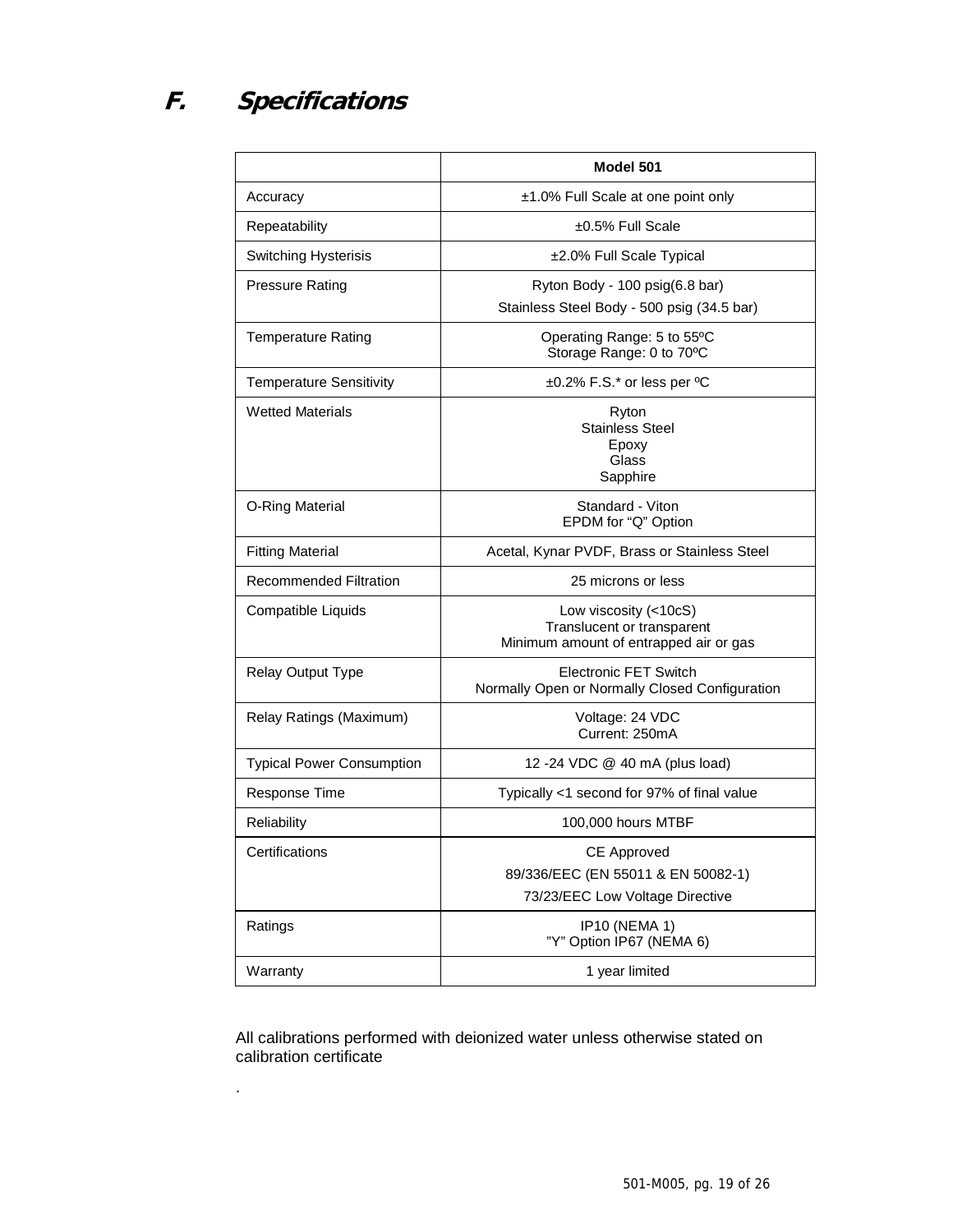# **G. Dimensions**

**1. Model 501 With Ryton Body and ¼" Fittings**

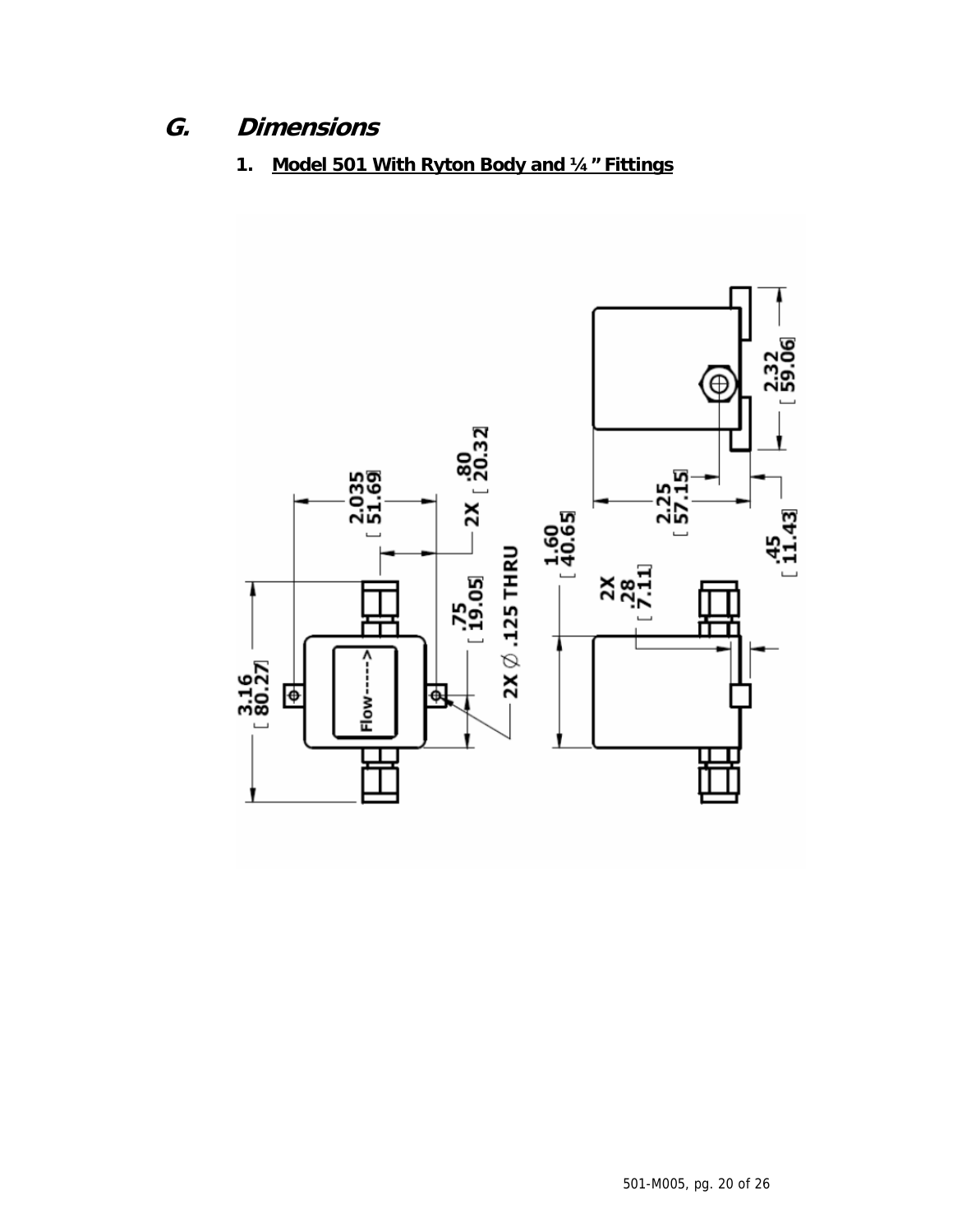

# **2. Model 501 With Stainless Steel Body and ¼" Fittings**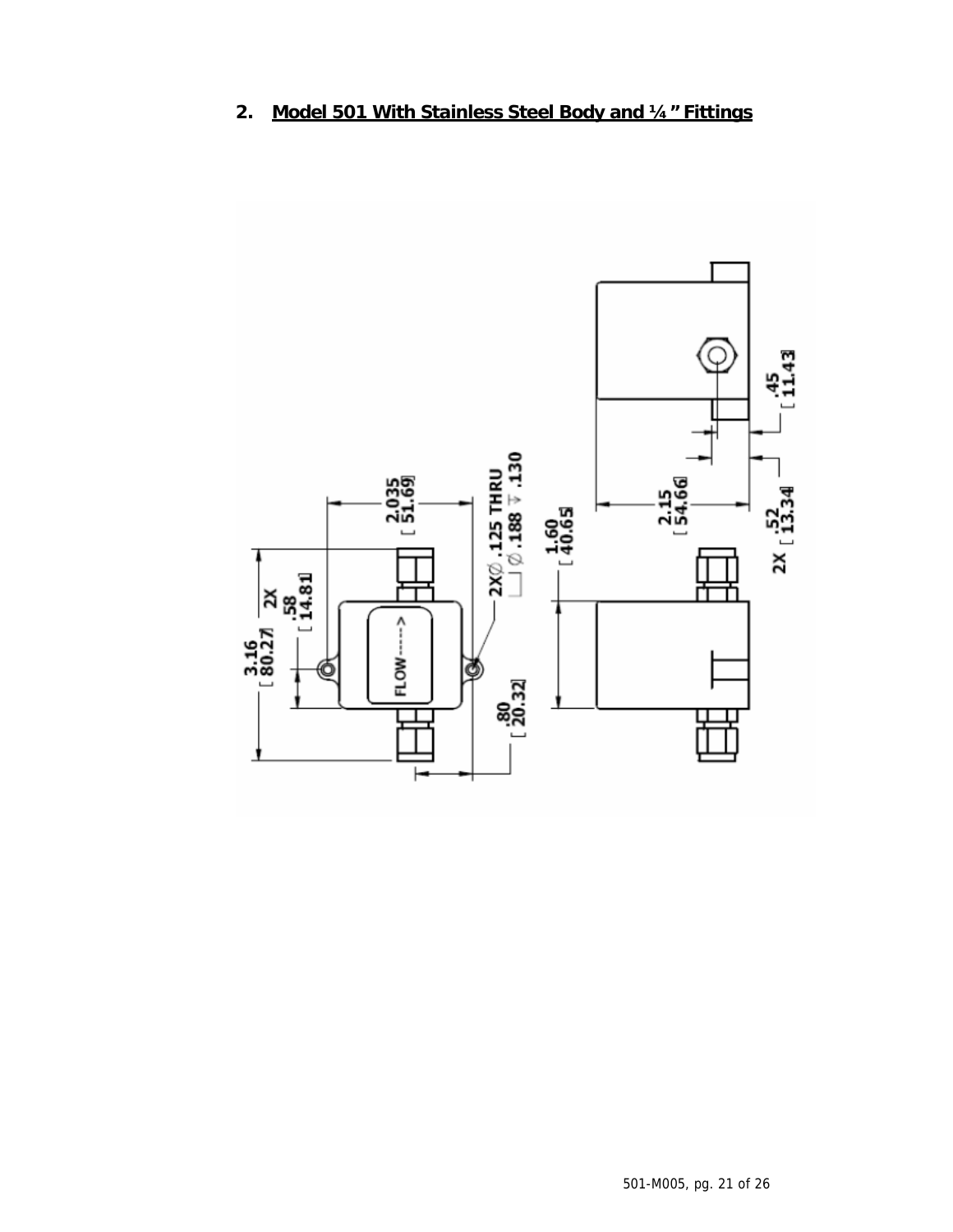# **H. Limited Warranty For Gas and Liquid Micro-Turbine Flow Products and Associated Standard Accessories (Excludes Ultra High Purity Products)**

#### DURATION OF LIMITED WARRANTY, MATERIALS & WORKMANSHIP

R.D. McMillan Co., Inc., hereinafter referred to as "McMillan", warrants these products and their associated standard accessories manufactured by McMillan and supplied hereunder, to be free from defects in materials and workmanship for a period of twelve (12) months from the date of shipment to the customer when installed, serviced and operated in its recommended environment. This warranty is not affected in any part by McMillan providing technical support or advice.

Replacement parts are warranted to be free from defects in material or workmanship for ninety (90) days or for the remainder of the Limited Warranty period of the McMillan product in which they are installed, whichever is longer. Parts not installed by factory authorized service centers may void the warranty.

#### PRODUCT RETURNS

#### (a) General Policy:

Any product or parts determined by McMillan's inspection to have failed per this warranty, will at McMillan's option, be repaired or replaced with an equivalent or comparable product without charge. McMillan's obligation hereunder shall be limited to such repair and/or replacement and shall be conditional upon McMillan's receiving written notice of any alleged defect within ten (10) days of its discovery. The customer will, however, be responsible for returning the product to McMillan's manufacturing facility in Georgetown, Texas, U.S.A., and for assuming the cost of removing the original product and reinstalling the repaired or replaced product. A written specific explanation of the problem must be included with each returned product. Returned goods should be properly packaged to prevent shipping damage and shipped prepaid to McMillan.

#### (b) Safety Requirements:

For safety reasons, McMillan must be advised of any hazardous fluid or toxic materials that were in or on the product to be returned. Customer must certify in writing that all such hazardous, corrosive or toxic substances have been completely removed, cleaned or neutralized from the returned product prior to shipment to McMillan. McMillan shall hold the returned items pending receipt of customer's statement for defect and certification of cleanliness of returned items, provided that, prior to such receipt, risk of loss of returned items shall remain with customer. Flow sensors, flow meters and flow controllers must be thoroughly cleaned to remove any toxic, corrosive or hazardous fluids that may internally remain therein before shipping product to McMillan.

#### (c) Shipping Requirements:

Customer is responsible for all shipping charges (except for those products under warranty, in which cases customer shall bear the cost of inbound shipping as described herein below, and McMillan shall bear the cost of outbound shipping). Customer is responsible for the costs of out of warranty repairs and/or recalibration. McMillan will ship items repaired under warranty back to customer by the most economical shipping means. Expedited shipping methods may be available at customer's expense. All returned items shall be returned to a McMillan authorized service center., freight prepaid, accompanied or preceded by a particularized statement of the claimed defect and with a clearly readable Returned Material Authorization ("RMA") number affixed to the shipping label. Contact McMillan Customer Service Department for RMA number. Warranty claims shall be made only by using the McMillan's Returned Material Authorization form, completely filled out and returned to McMillan in accord with McMillan's Product Return Policy and Procedure Form.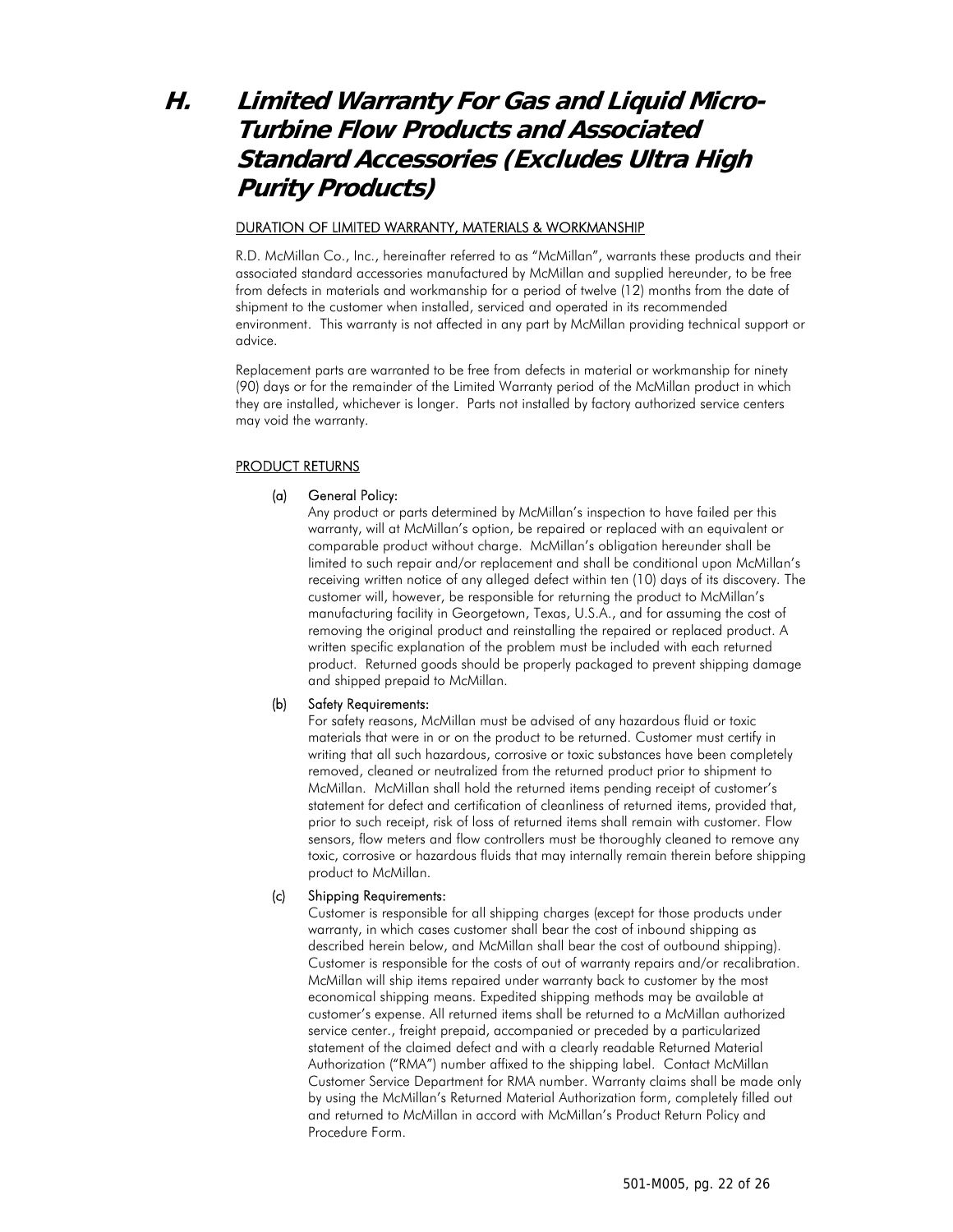#### Contact McMillan's Customer Service Department as follows for instructions:

Telephone calls in U.S.A. ( CST ) 1-800-861-0231 Outside U.S.A. +1 512-863-0231 Or Fax: + 1-512-863-0671 E-mail: sales@mcmflow.com

#### DESIGN, PROCESS and MANUFACTURING CHANGES

McMillan may make changes in the design or manufacture of any products sold hereunder without incurring any obligation to incorporate such changes into products manufactured prior to incorporation of such design or manufacturing changes. McMillan reserves the right to make design or manufacturing changes without prior notice. McMillan products and replacement parts are manufactured using new materials or new and equivalent to new in appearance, performance and reliability. Due to continuous research, testing, product improvements and enhancements, McMillan reserves the right to change product specifications without notice, except to the extent an outstanding bid obligation exists.

#### LIMITATION of LIABILITY

Except as expressly set forth in this limited warranty, McMillan makes no other warranties or conditions, express or implied, including any implied warranties of merchantability and fitness for a particular purpose. McMillan expressly disclaims all warranties and conditions not stated in this limited warranty. Any implied warranties that may be imposed by law are limited in duration to the limited warranty period. Buyer/customer agrees that models or samples shown to buyer/customer were merely used to illustrate the purchased product and not to represent, promise or guarantee that any purchased products delivered hereunder would conform to such models or samples. McMillan's distributors or sales representatives have no authority to give warranties beyond those provided in this limited warranty.

If customer's product fails to work as warranted herein, customer's sole and exclusive remedy shall be the repair or replacement at McMillan's option. McMillan is not liable for any damages caused by the product or the failure of the product to perform, including any lost profits or savings, incidental or consequential damages. McMillan is not liable for any claim made by a third party or made by a buyer for a third party. No actions arising out of sale of the products sold hereunder or this limited warranty may be brought by either party more than two (2) years after the cause of action accrues. This limitation of liability applies whether damages are sought, or a claim made, under this limited warranty or as a tort claim (including negligence and strict product liability), a contract claim, or any other claim. This limitation of liability cannot be waived or amended by any person. This limitation of liability will be effective even if customer has advised McMillan or an authorized representative or distributor of McMillan of the possibility of any such damages

This limited warranty gives customer specific legal rights. Customer may also have other rights that may vary from state to state or country to country. Customer is hereby advised to consult applicable state or country laws for a full determination of customer's rights.

#### EXCLUSIONS FROM WARRANTY

This limited warranty provided herein shall not apply to any product which:

- (1) has been repaired or altered outside of McMillan's factory (or authorized service center) in any way so as, in McMillan's judgment, to affect such purchased item's reliability or performance.
- (2) has been subject to misuse, mishandling, negligence, accident, or acts of God.
- (3) has been operated other than in accordance with the printed instructions prepared by McMillan and provided by McMillan with the product.
- (4) has been returned to McMillan after more than thirty (30) days following the date of the alleged product failure.
- (5) has been returned to McMillan without complying with the Safety Requirements or the Shipping Requirements contained herein.
- (6) requires calibration and/or routine maintenance, unless this calibration or routine maintenance is required as a result of a product failure that is covered under terms of this warranty.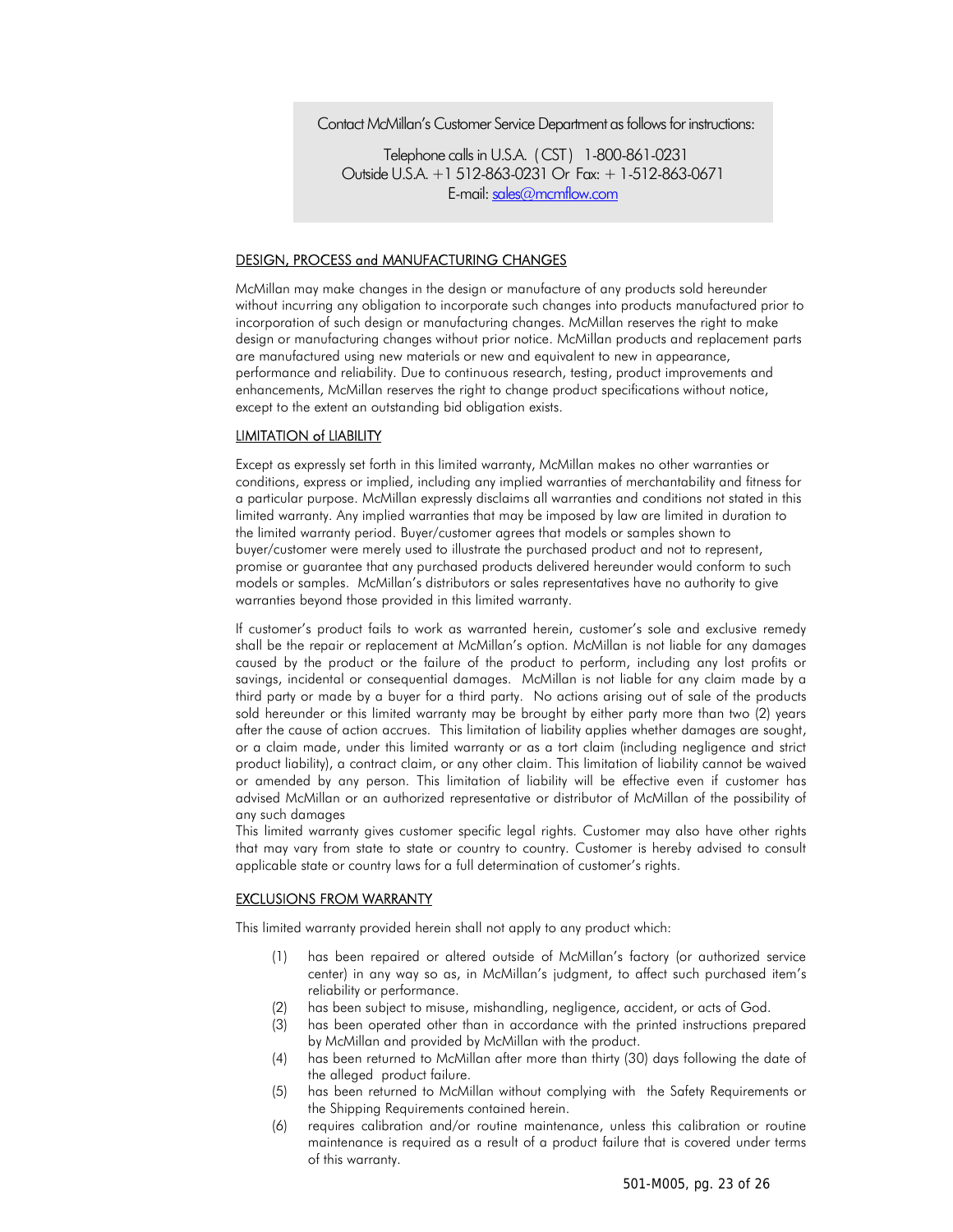- (7) are consumable parts, such as filter elements, batteries or tube fittings.
- (8) requires replacement or repairs resulting from buyer's improper choice of product flow range, or require repair or replacement due to buyer subjecting product to corrosive fluids or other fluids not suited for use in product
- (9) has flow passages clogged due to failure to use a filter to protect product from particulates in fluid flow stream, or other cause to produce clogged passages
- (10) has been operated outside of recommended specifications (such as voltage, temperature, or flow range, etc.)
- (11) has been damaged or cracked due to negligence in failing to follow printed instructions to prevent excessive torque from being applied to product housing ( generally polyphenylene sulfide plastic )
- (12) has been damaged as a result of gross over-speeding, or prolonged over-speeding of the micro-turbine wheel
- (13) has been damaged as a result of severe sudden impact forces (example: dropping the product)

#### METHOD OF SETTLEMENT OF ANY CLAIMS, DISPUTES AND CONTROVERSIES

The provisions of this warranty are severable and if one or more provisions are deemed invalid, the remaining provisions shall remain in effect. Further, in the event that any provision is held to be over broad as written, such provision shall be deemed amended to narrow its application to the extent necessary to make the provision enforceable according to applicable law and shall be enforced as amended. This warranty shall be construed and interpreted in English.

All claims, disputes and controversies arising out of or relating in any way to claims under any warranties, either express or implied (including implied warranty of merchantability), or claims based on any consumer protection act or deceptive trade practice act, contract, tort, statute, or common law, or any alleged breach, default, and/or misrepresentation, will be resolved by means of final and binding arbitration. This limited warranty, including any contests to the validity or enforceability of this limited warranty, shall be finally settled by arbitration under the Rules of Conciliation and Arbitration of the International Chamber of Commerce by one or more of its arbitrators appointed in accordance with the Rules, and judgment upon award rendered may be entered in any court having jurisdiction thereof. The place of arbitration shall be Austin, Texas U.S.A., and the Texas Uniform Commercial Code, as then enacted shall govern the rights and duties of the parties of this agreement without regard to conflicts-of-law principles. The arbitration shall be conducted in English. The UN Convention on Contracts for the International Sale of Goods shall not apply to this Limited Warranty.

R. D. McMillan Company, Inc. 7075 R.R. 2338 P. O. Box 1340 Georgetown, Texas U.S.A. 78627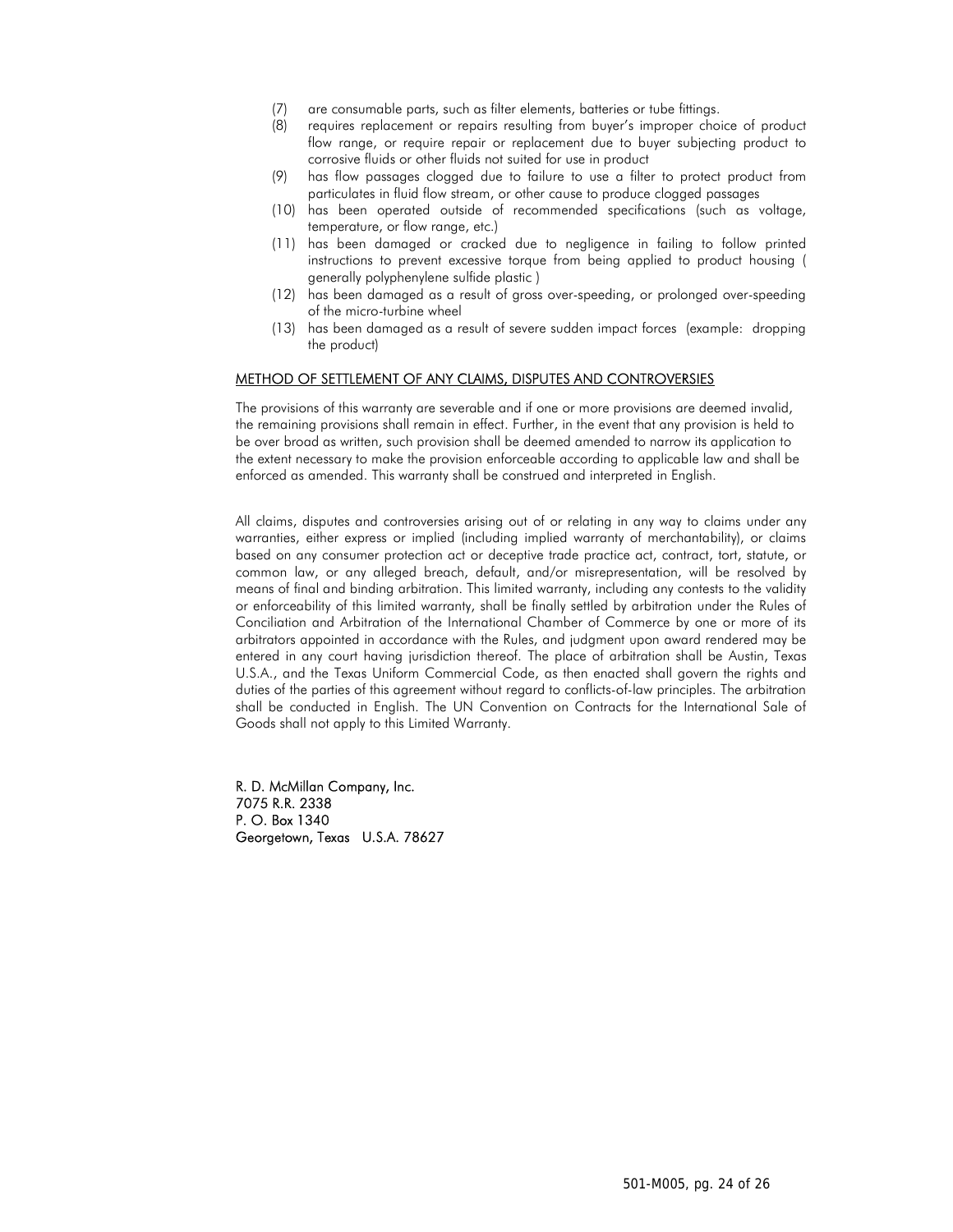# **I. Troubleshooting Guide**

| Symptom                                                                              | Possible Cause                                                 | <b>Method of Correction</b>                                                                                                                               |
|--------------------------------------------------------------------------------------|----------------------------------------------------------------|-----------------------------------------------------------------------------------------------------------------------------------------------------------|
| Unit Leaks                                                                           | Fittings not tight enough.                                     | Tighten fittings (see section<br>B4)                                                                                                                      |
|                                                                                      | Unit assembly cracked                                          | Unit must be returned for<br>repair (see Section J)                                                                                                       |
| Green LED does not<br>light at all                                                   | No power or low power                                          | Apply correct power                                                                                                                                       |
|                                                                                      | Incorrect wiring                                               | Check electrical connections<br>(see section B4)                                                                                                          |
|                                                                                      | Unit damaged                                                   | Unit must be returned for<br>repair (see Section J)                                                                                                       |
| Red LED does not<br>operate when set<br>point achieved and<br>relay output activated | Unit damaged                                                   | Unit must be returned for<br>repair (see Section J)                                                                                                       |
| Relay does not                                                                       | No power or low power                                          | Apply correct power                                                                                                                                       |
| activate                                                                             | No flow or flow below the<br>specified minimum for the<br>unit | Use higher flow rates.                                                                                                                                    |
|                                                                                      | Output shorted or overloaded                                   | Check electrical connections<br>(see section B4)                                                                                                          |
|                                                                                      | Improper connection                                            | Check electrical connections<br>(see section B5) and ensure<br>connector is correctly<br>plugged in.                                                      |
|                                                                                      | Moisture on internal<br>electronics                            | Allow unit to dry out in a dry<br>environment.                                                                                                            |
|                                                                                      | Output circuitry damaged                                       | Unit must be returned for<br>repair (see Section J)                                                                                                       |
|                                                                                      | Liquid not translucent<br>enough.                              | <b>Contact the McMillan Service</b><br>Department for assistance.                                                                                         |
| Inaccurate switch<br>activation                                                      | Not using the fittings supplied<br>by the manufacturer         | Use the supplied fittings                                                                                                                                 |
|                                                                                      | Entrapped air or gas                                           | Remove entrapped air (see<br>section C2)                                                                                                                  |
|                                                                                      | Turbulence in tubing or unit                                   | Straighten the inlet tubing or<br>lengthen it to at least 6"<br>(150mm)                                                                                   |
|                                                                                      | Fluctuating input power                                        | Correct the power source or<br>change to a regulated supply                                                                                               |
|                                                                                      | Mechanical sensor assembly<br>damaged                          | Unit must be returned for<br>repair (see Section J)                                                                                                       |
|                                                                                      | Liquid is too viscous                                          | Best results are obtained with<br>liquids that have a viscosity of<br>10cS or less. Contact the<br>McMillan Service Department<br>for further information |